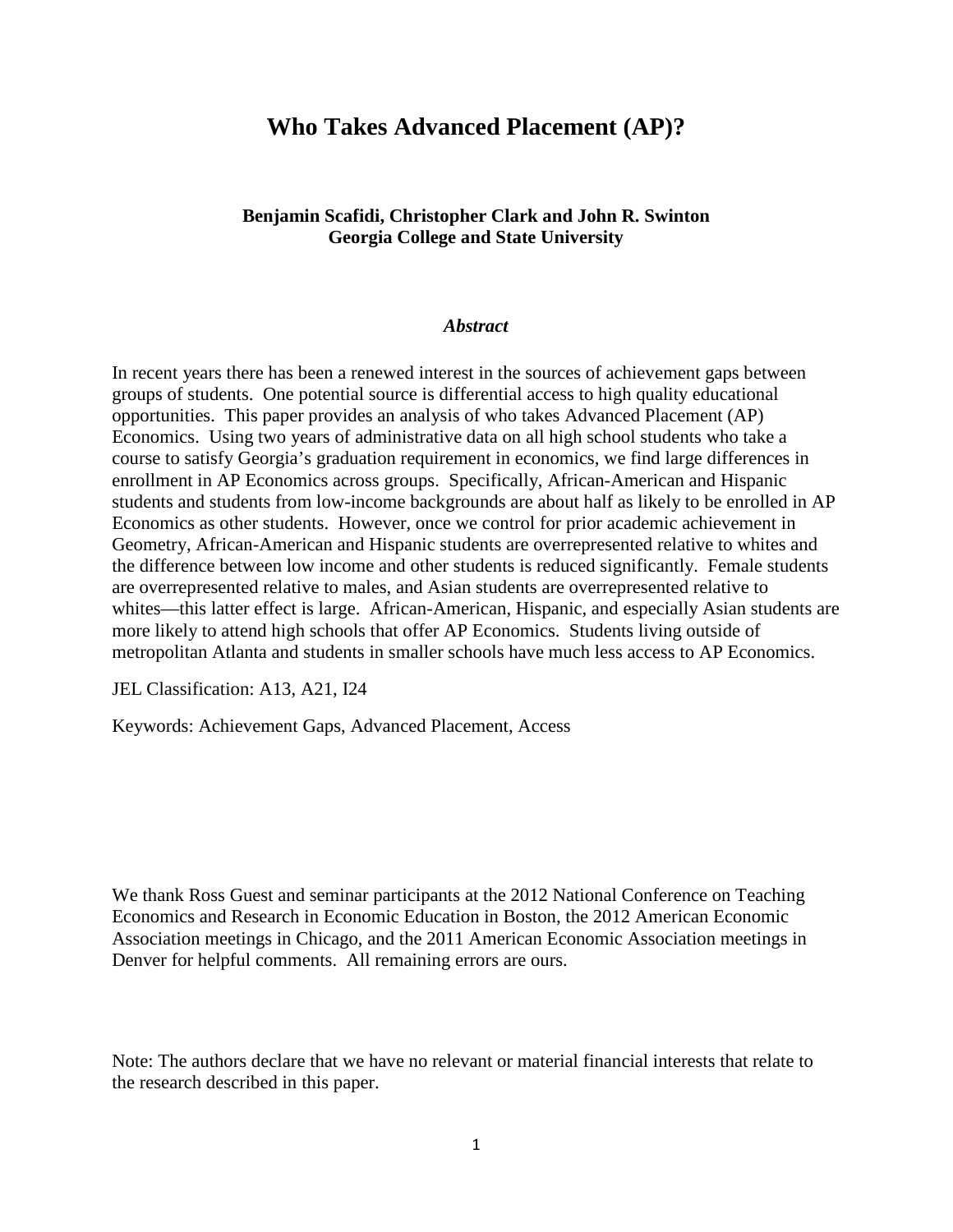Economists and other social scientists have long been interested in analyzing the sources of differences in student achievement between various groups of students. Jencks and Phillips (1998) reported that differences in test scores between African-American and white students had narrowed considerably after the 1954 U.S. Supreme Court decision in Brown v. Board of Education declared that governments could no longer legally establish separate schools for black and white students. Johnson and Neal (1998) found that differences in basic cognitive skills in Language Arts and Mathematics as measured by the Armed Forces Qualifying Test (AFQT) explained a large portion of the differences in later wages and earnings between whites and African-Americans.

After decades of declines, the gap between the academic achievement of African-American and white students has remained large. Moreover, in recent years the declines in achievement gaps have stagnated or slowed (Magnuson and Waldfogel, 2008). Recent research has discovered that the gap in academic achievement between low income and higher income students is large and—in contrast to the black-white achievement gap—has widened significantly since the 1950s (Reardon, 2011).

Given the large role that cognitive skills appear to play in determining wages, earnings, and other life outcomes and given the large—and sometimes growing—achievement gaps that exist between different groups of students, it is worth analyzing potential sources of achievement gaps. One potential source of achievement gaps is differences in access to Advanced Placement (AP) courses in high school. If low income students and students from historically disadvantaged racial and ethnic groups have less access to AP courses than other students, this differential access may be a source of achievement gaps between students and may have adverse effects on their labor market and other outcomes. This paper analyzes access to AP with a special emphasis on differences across racial and income groups and geographic differences.

The Advanced Placement (AP) Program sponsored by the College Board has been creating curricula and tests for advanced high school courses since 1955. AP courses are designed to be more challenging than typical high school courses and potentially lead to course credit for college (Willingham and Morris 1986). High schools can select to teach any of the 34 AP subjects the College Board currently offers provided that they obtain College Board approval. To label a course as an "AP" course means that the high school obtains approval of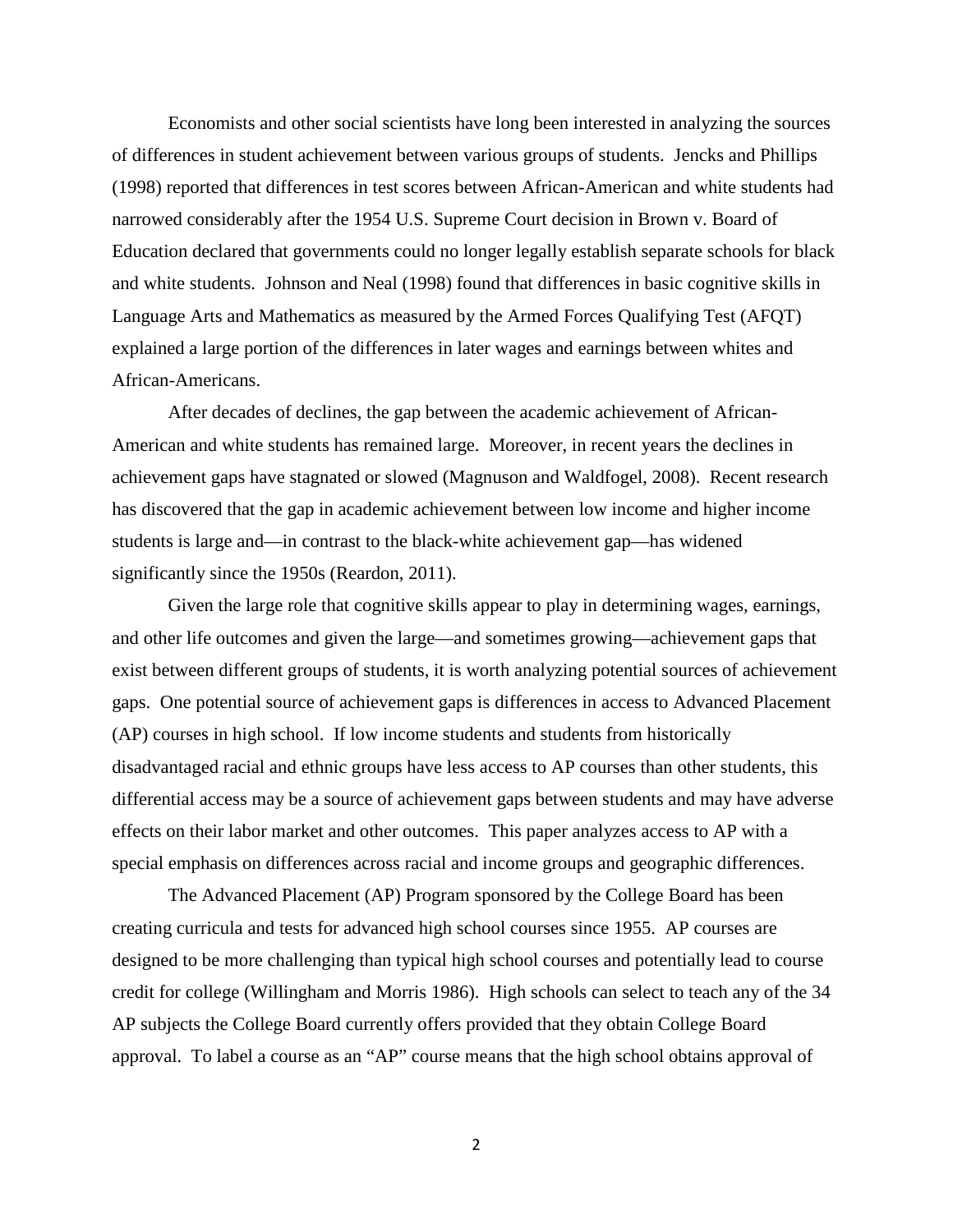the syllabus and teacher by the College Board and has a class size that is typically smaller than non-AP courses.

Over the past generation American policymakers have made increasing enrollment in AP courses a national priority. In 1989, the governors of the 50 American states and then-President George H.W. Bush met in Charlottesville, Virginia and created, for the first time, national goals for education. Their effort was called Goals 2000. The  $3<sup>rd</sup>$  of these national education goals stated that "By the year 2000, American students will leave grades four, eight, and twelve having demonstrated competency in challenging subject matter …." One specific metric to measure progress toward this 3rd national education goal was the number of students in Advanced Placement courses (National Education Goals Panel 1999, vi).

In recent years national leaders from both major American political parties have advocated for greater enrollment in AP courses. For example, in his 2006 State of the Union Address then-President Georgia W. Bush said, "Tonight I propose to train 70,000 high school teachers, to lead advanced-placement courses …" (Bush, 2006). And, U.S. Secretary of Education Arne Duncan recently said, "It is no secret that I am a huge fan of AP" (Duncan, 2010), and "I am also especially encouraged by increasing enrollment in advanced placement classes as one indicator of high school rigor" (Duncan 2011).

In addition, leaders of the business community have expressed the opinion that greater enrollment in AP courses is an important step toward improving the quality of the American workforce. Furthermore, they use AP enrollment and success as measures of workforce quality (U.S. Chamber of Commerce, 2011).

Overall, the United States has seen significant increases in enrollment in AP courses. In the six decades since the birth of the AP Program, the number of schools offering AP courses has increased from under 900 to over 15,000 (College Board 2007; Klopfenstein and Thomas 2009). According to the College Board, "In May 2011, nearly two million students representing more than 18,000 schools around the world, both public and nonpublic, took 3.4 million AP Exams." (College Board 2012a)

Many, however, have an additional goal regarding the AP program. On its website, the College Board—the purveyor of AP courses—states that "equitable access" to AP courses is an important goal. Their statement of support of equitable access pays particular attention to access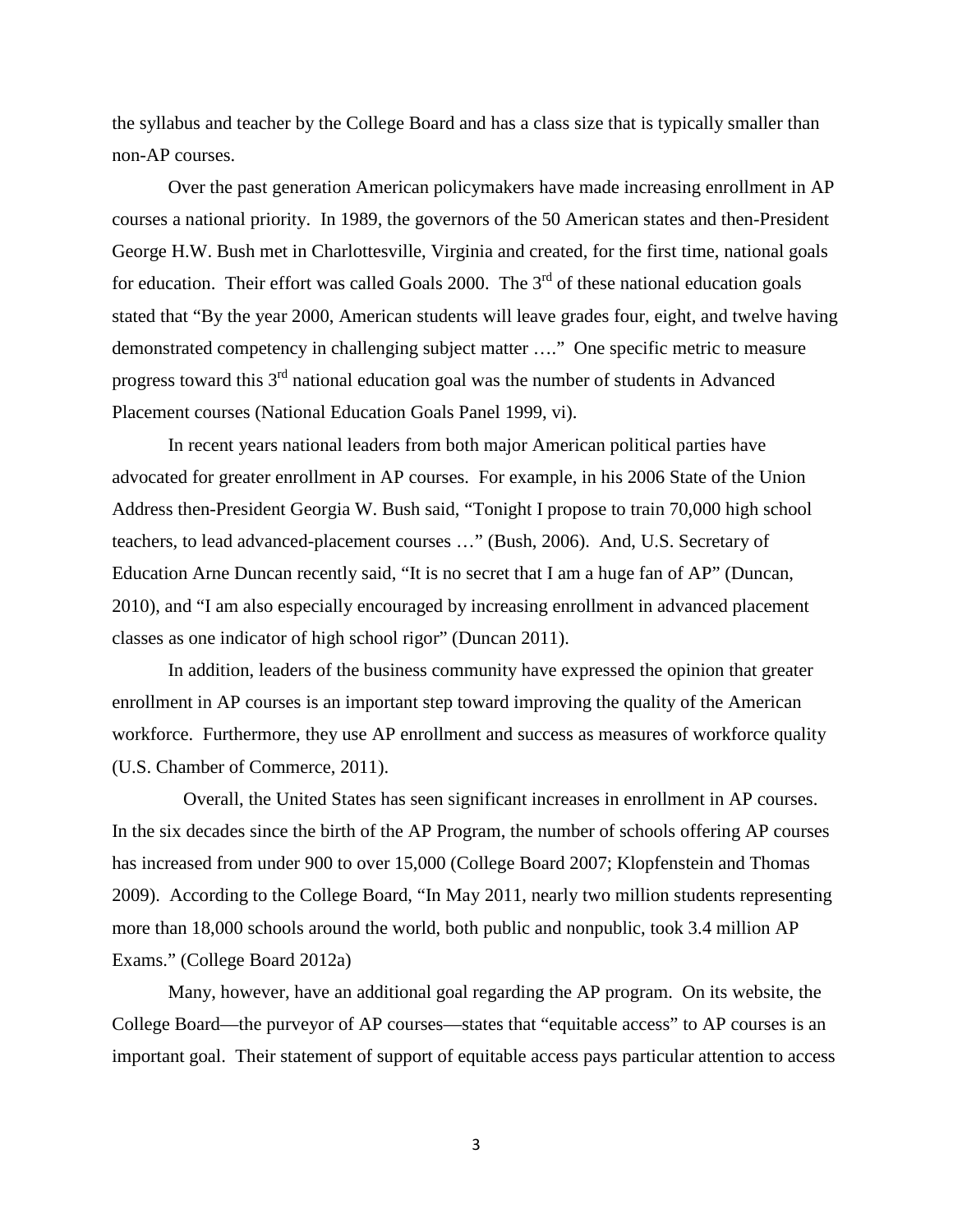for students who are racial or ethnic minorities who have traditionally been "underserved" or are from low income backgrounds:

> *The College Board strongly encourages educators to make equitable access a guiding principle for their AP programs by giving all willing and academically prepared students the opportunity to participate in AP. We encourage educators to:*

- *Eliminate barriers that restrict access to AP for students from ethnic, racial, and socioeconomic groups that have been traditionally underserved.*
- *Make every effort to ensure their AP classes reflect the diversity of their student population.*
- *Provide all students with access to academically challenging coursework before they enroll in AP classes*

*Only through a commitment to equitable preparation and access can true equity and excellence be achieved.* (College Board 2012b)

It is this access issue regarding the AP program that is the subject of this paper. Specifically, we analyze the likelihood of taking AP Economics for different types of students. Given that national leaders, business leaders, and leaders in economic education have the goal of increasing enrollment in AP courses, we analyze AP course-taking and pay particular attention to students who have been "traditionally underserved".

Using administrative data from two cohorts of students in Georgia public schools, we estimate a series of regression models that analyze course-taking in AP Economics in various ways. Georgia data are well-suited for examining course-taking in AP Economics because all public school students are required to take economics in high school, and a good measure of prior student achievement in mathematics is available. Prior achievement in mathematics has been found to be a strong predictor of success in high school economics (Clark, et al. 2012; Ballard and Johnson 2004).

In what we consider to be a naïve empirical specification, that has only student demographic characteristics as regressors—and is similar to virtually all the prior literature on AP course-taking—we find large differences in AP Economics course-taking across groups. Asian students, white students, and students from higher income backgrounds are much more likely to be enrolled in AP Economics relative to other types of students. However, once we control for prior achievement in Geometry, African-American and Hispanic students are actually overrepresented in AP Economics relative to white students—this overrepresentation is large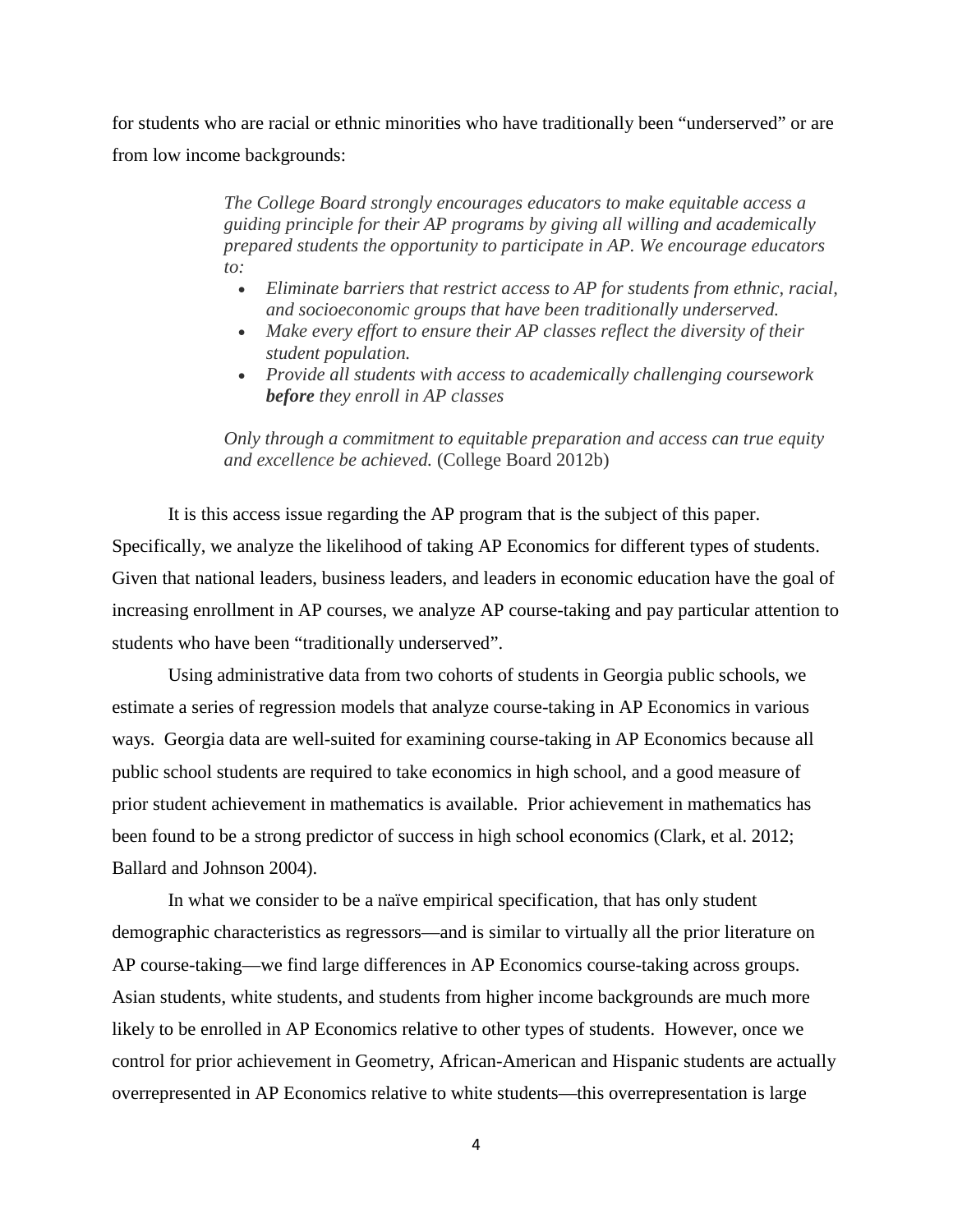relative to the percentage of students overall in AP Economics and statistically significant. Conditional on prior achievement in Geometry, low income students are underrepresented in AP Economics, but the estimated difference is reduced by just over one-half relative to our naïve specification. Nevertheless, the difference between low income and higher income students remains large and statistically significant.

The likelihood that a low income African-American or Hispanic student takes AP Economics is virtually identical to that of a higher income white student all else equal, including prior achievement in Geometry. Based on our results, an important reason why African-American, Hispanic, and low income students are less likely to be enrolled in AP Economics relative to white and Asian students is prior achievement in Geometry.

Males and females are about equally likely to be enrolled in AP Economics—even though males have much higher prior achievement in Geometry. Thus, controlling for prior achievement, males are less likely to take AP Economics relative to females, all else equal.

Smaller high schools and high schools outside of the twenty county region defined as metropolitan Atlanta are much less likely to offer AP Economics. African-American, Hispanic, and especially Asian students are more likely to attend high schools that offer AP Economics. In addition, African-American, Hispanic, and students from low income backgrounds attend schools that increase their likelihood of taking AP Economics.

Our results are consistent with the empirical findings in Conger et al. (2009)—the only other study that, to our knowledge, controls for prior achievement when analyzing AP coursetaking. While we confirm the results in Conger et al. using data from a different state, we also add to the literature by pointing out the important role that geography plays in access to AP students in urbanized areas outside of metropolitan Atlanta and especially students in rural areas have far less access to AP than students who live in metropolitan Atlanta, even after controlling for school size. The differences in access to AP Economics by geography are large.

The rest of this paper is organized as follows. The next section contains an explanation of critiques of the AP program, including the issue regarding access for traditionally underserved student populations, and a review of the relevant literature. The section that follows explains why the state of Georgia is well-suited for analyzing the issue of AP course-taking and also describes our data. A discussion of our empirical approach follows. The final two sections contain our empirical results and concluding remarks, respectively.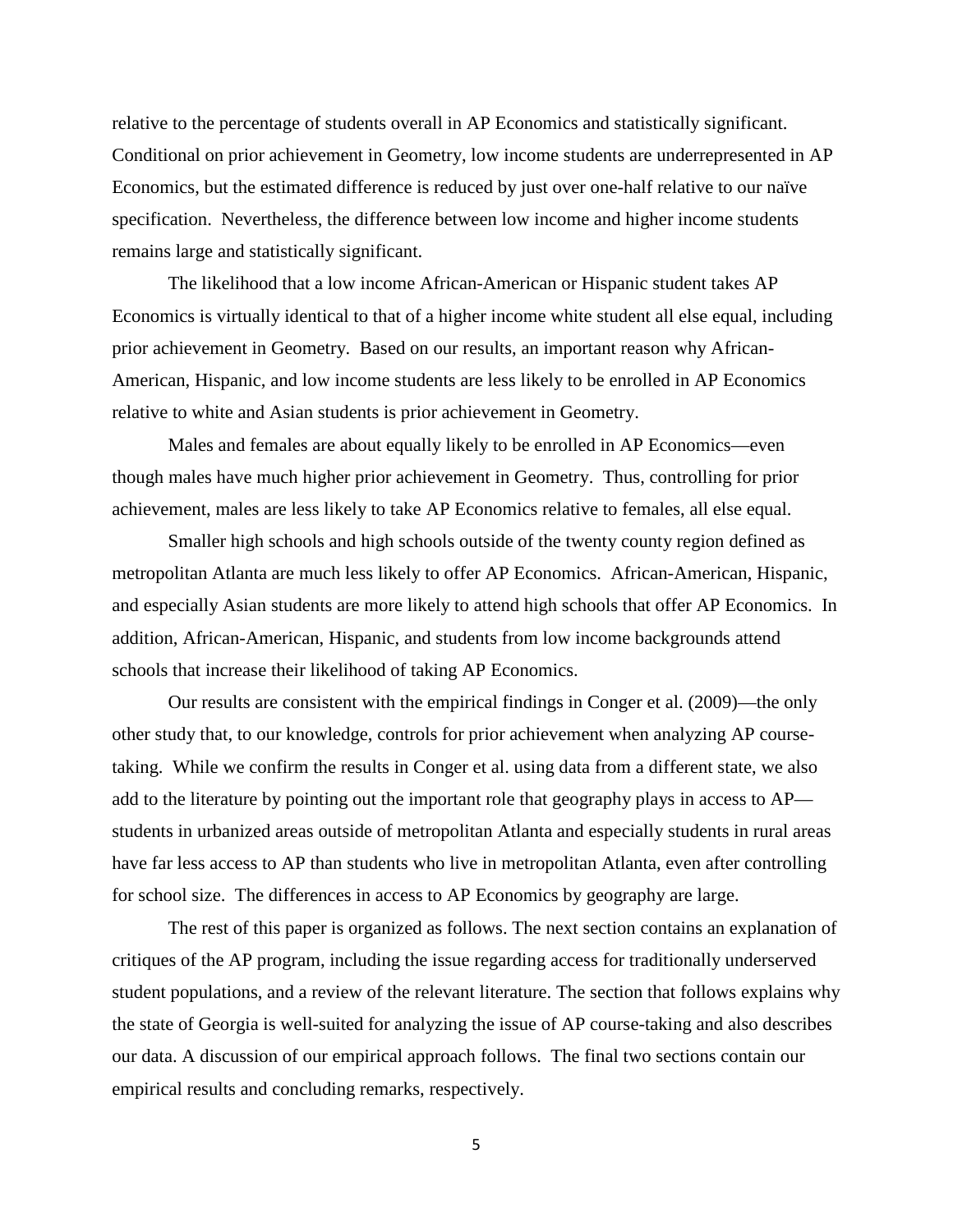# **The AP Program**

There are at least three arguments for AP coursework in high school. First, AP coursework may provide a challenge for those students who might otherwise be bored by the typical high school coursework and risk becoming disengaged. The second argument is that the advanced material in AP courses increases human capital more than the corresponding "regular" high school course. That is, perhaps AP courses better prepare students for college than what they might otherwise experience in high school. Third, students who successfully complete AP coursework in high school may receive college credit, which may reduce expenses in college.

Researchers have analyzed a series of questions regarding AP coursework. First, chapters in the edited volume *AP: A Critical Examination of the Advanced Placement Program*  (Sadler et al., eds. 2010) ask whether AP coursework provides any benefits beyond regular coursework to students. Any correlation between AP coursework or success in AP courses in high school and later success in college may be an artifact of better and more motivated students selecting into AP courses. That is, students who took or were more successful in AP coursework in high school may have had the same success in college, with or without AP. Authors and editors of this volume suggest that the AP program may be a costly diversion of resources away from more worthy programs and more needy students. A second set of questions regards the content standards prescribed for AP courses, including AP Economics (see, for example, Ferrarini, et al. 2011).

A third question raised by researchers is whether there are barriers facing students who are racial or ethnic minorities and students from low income backgrounds that deny them the same access to AP courses as other students. These barriers, they suggest, could exacerbate existing inequalities in the education system.

There has been a lot of evidence that students who are racial and ethnic minorities and students from lower income backgrounds are less likely than other students to be enrolled in AP courses (see, for example, Taliaferro and DeCuir-Gunby 2008; Handwerk et al. 2008; Moore and Slate 2008; and Klopfenstein 2004). Typically, these studies find that low income, African-American, and Hispanic students are about half as likely to be enrolled in AP courses as other students.

There are several hypotheses put forward as to why minority and low income students have lower rates of enrollment in AP courses. Given the significant segregation of American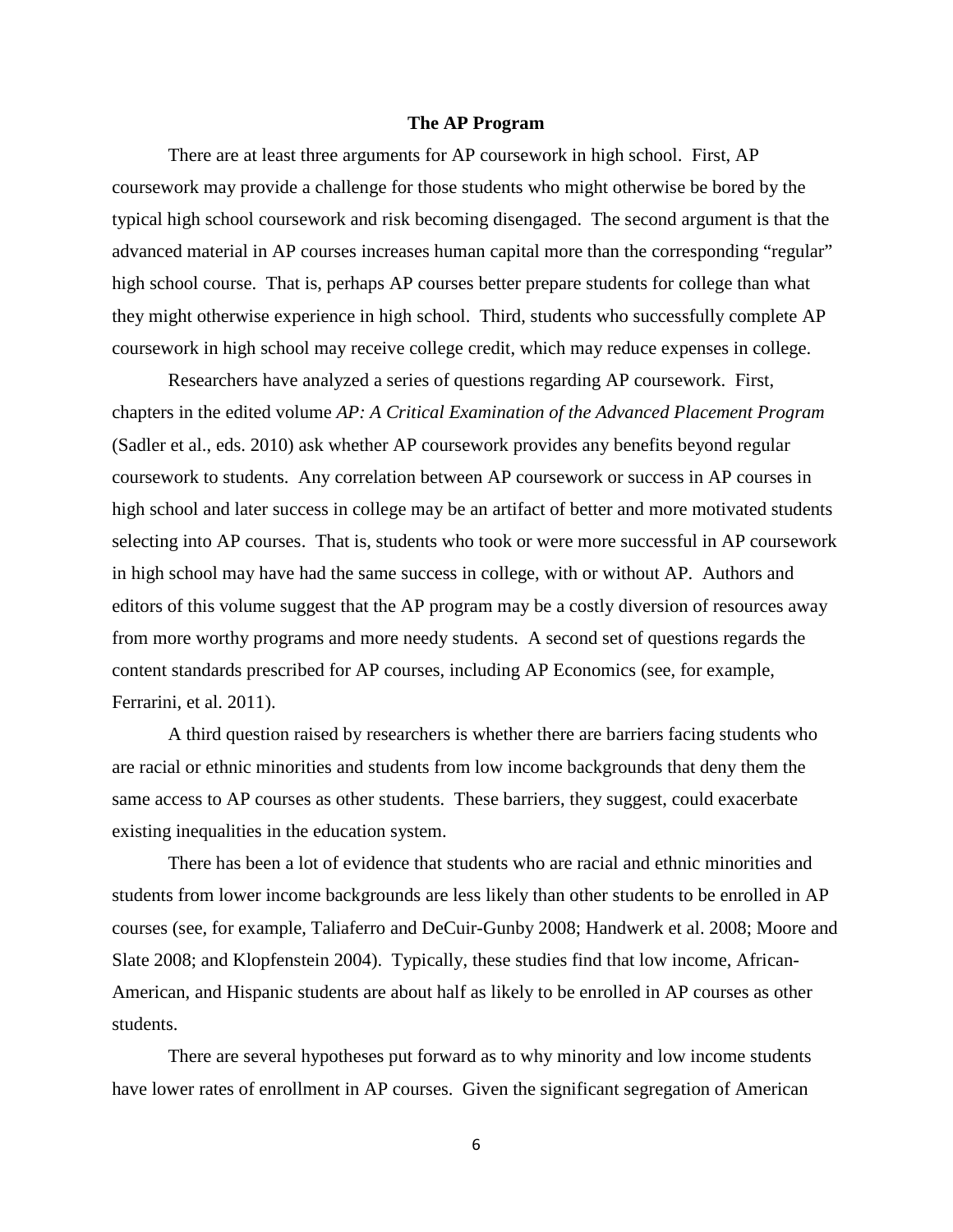public schools by race and class, many suggest schools where racial and ethnic minorities attend and schools where low income students attend are less likely to offer AP courses. In addition, many question whether schools overtly or subtly steer minority or low income students out of AP courses, and whether minority or low income students exclude themselves from AP courses because of ignorance about the benefits of AP or because of peer pressure (see, for example, Fordham and Ogbu 1986).

If AP courses increase the human capital of students beyond regular high school courses, then access to AP courses is an interesting issue. The evidence as to whether AP course-taking or success in AP coursework increases human capital is mixed. Clark, et al. (2012) provides a review of the literature.<sup>[1](#page-31-0)</sup>

Klopfenstein and Thomas (2010), however, present a further rationale for analyzing the AP access issue. They write, "Non-AP students can face substantial opportunity costs as a result of increasing the number of AP courses, and these costs are exacerbated in small schools. In order to expand AP course offerings with limited financial and staffing resources, schools must increase non-AP class sizes, divert the highest quality teachers away from non-AP classes, and eliminate non-AP course offerings."(p. 176) Thus, if certain groups of students are less able to enroll in AP courses, then these students have less access to potentially better courses and may have fewer resources, less effective teachers, and fewer course offerings in the non-AP classes they take.

Conger, et al. (2009) provide a comprehensive survey of the literature regarding who takes AP and other advanced high school courses. They fault the earlier studies for not controlling for observable measures of student achievement prior to attending (or having the opportunity to attend) an AP class. If an AP class is supposed to be available to students who are ready for college-level work, one would expect that academic achievement serves as a relevant predictor of participation in AP. Once they control for prior student achievement, they find that many of the observed differences in AP course-taking disappear. Conger et al. analyze coursetaking for AP and other advanced high school courses. They find that in some cases African-American and Hispanic students are overrepresented in these advanced courses, controlling for prior achievement. Thus, they find that prior achievement is a strong predictor of AP coursetaking. They use performance on standardized tests in  $8<sup>th</sup>$  grade as their measure of prior achievement.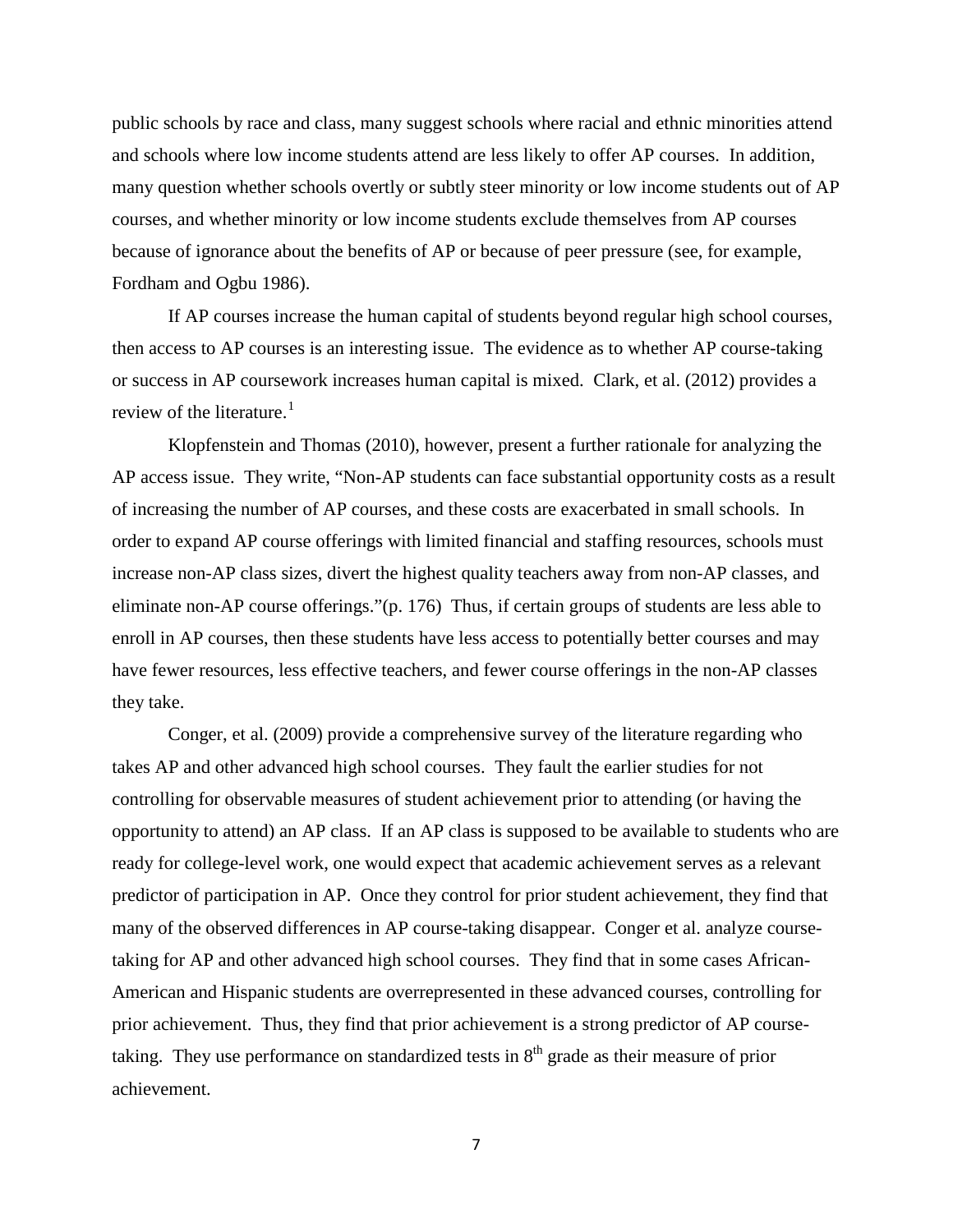Our study takes an approach very similar to Conger et al. (2009). While we limit our attention to the AP Economics course, we find very similar results.

#### **Data from Georgia and its suitability for analyzing access to AP Economics**

Georgia offers a good opportunity to examine whether various groups of students have differential access to AP Economics. First, all Georgia public school students are required to take economics as part of their high school curriculum. Thus, each Georgia public high school must offer one or more courses in economics: "regular" Economics, AP Microeconomics, and/or AP Macroeconomics. In our empirical work, we treat both AP Microeconomics and AP Macroeconomics as "AP Economics."

Second, during the time period covered by our data, all public school students had to take Geometry and the same standardized End of Course Test (EOCT) in Geometry. This EOCT, at that time, counted as 15 percent of each student's course grade, so students had an incentive to perform well on the exam.<sup>[2](#page-31-1)</sup> Since Geometry has been shown to be a strong predictor of success in high school economics (see, for example, Clark, et al. 2012; Ballard and Johnson 2004), performance on the Geometry EOCT serves as a strong control for aptitude and achievement prior to taking an economics course. Therefore, we have a useful measure of each student's preparedness for AP Economics. Only one prior study, that we are aware, on AP course-taking has used prior student achievement in its analysis. As shown in our results below and in Conger, et al. (2009), prior achievement is an important predictor of AP and other advanced coursetaking.

The third reason that Georgia is well-suited for studying AP course-taking is that the Georgia Department of Education (GaDOE) tracks each student's achievement throughout his or her school years, and its administrative data are rich with information concerning relevant student characteristics.<sup>[3](#page-31-2)</sup>

The data for our research come from the GaDOE. For the 2006-07 and 2007-08 school years, our database contains student-level administrative data for all public high school students in Georgia who took economics during those two school years. Our student-level data contain demographic information such as gender, economic status, and ethnicity. Also contained in the data is a code for the type of economics course the student has taken, AP or a basic economics course.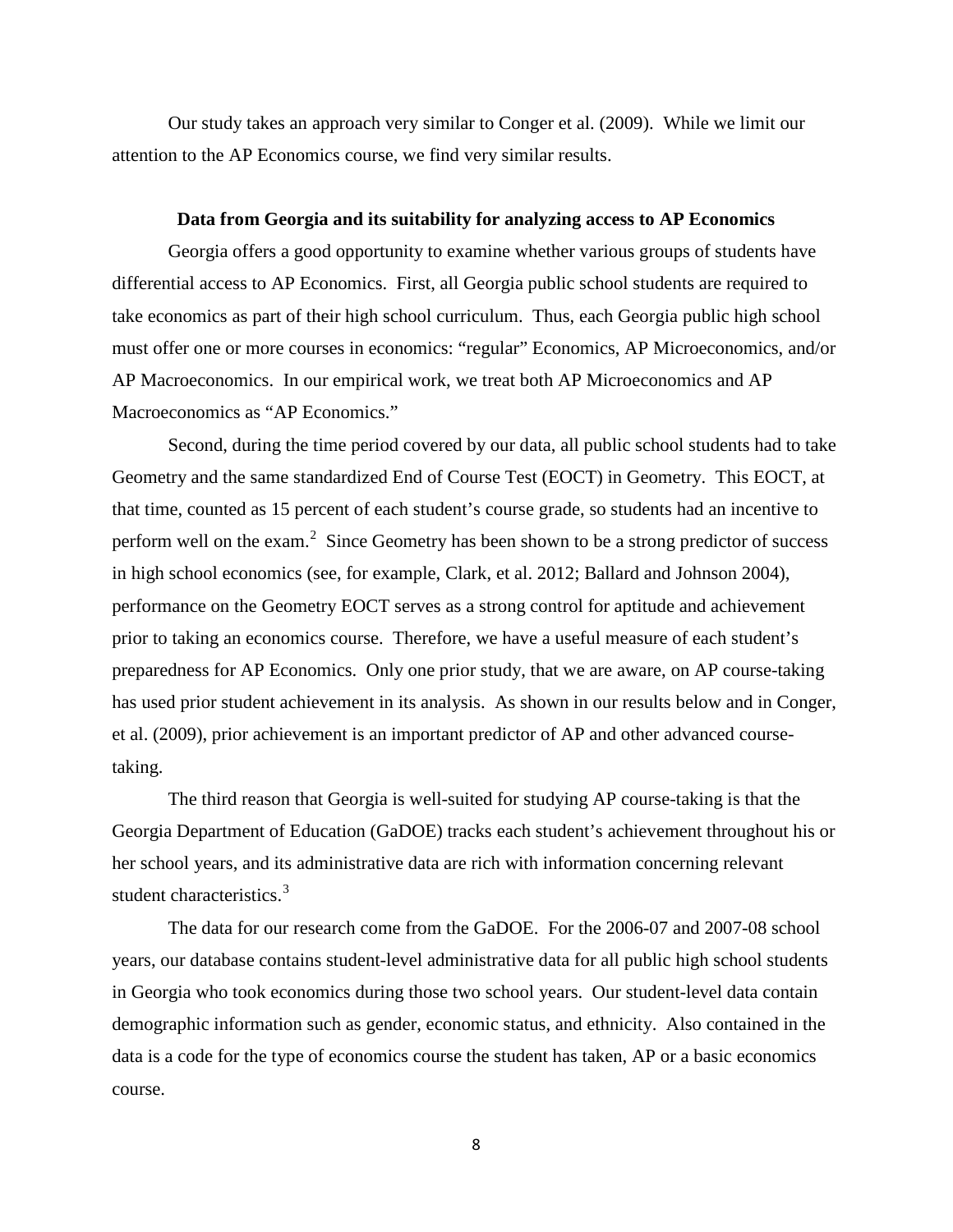In our data, we also observe the prior Geometry EOCT score for each student who takes economics. This is important because it allows us to include a measure of student achievement before taking an economics class as a predictor of enrollment in AP.

Scores on the Geometry EOCT have been trending upward since it was first implemented in 2004. This general trend indicates, in part, that teachers and students may be getting more familiar with the testing environment over time. Therefore, we norm the test results so that they are comparable from year to year. We create Z-scores for each test score equal to:  $((x_{it}$  $\mu_t$ )/ $\sigma_t$ ), were  $x_{it}$  is the individual student's EOCT score at time *t*,  $\mu_t$  is the mean of the test scores in year *t*, and  $\sigma_t$  is the standard deviation of the test score for year *t*.

Table 1 presents student-level summary statistics of our data. About seven percent of students who took economics during the two years under study were enrolled in AP Economics. About 33 percent of Georgia public high schools offered AP Economics during our sample period. These schools that offered AP Economics served 54.7 percent of Georgia students. Students enrolled in classes that would not be considered AP or "regular", such as International Baccalaureate (IB) classes, were dropped from the sample. There were only 101 students enrolled in IB classes in the initial sample. When we included IB courses with AP for the analysis there were no meaningful changes in either the statistical significance or magnitudes of any variables in any of the regressions presented in this paper.

At the top of Table 1 we report student level data for the full sample and separately for students who are enrolled in an AP Economics course and for students who are enrolled in a "regular" economics course. The bottom of Table 1 contains school variables, including region of the state (metropolitan Atlanta, rural, or suburban or urban region outside metropolitan Atlanta—*other region*), average school Geometry test score, and average student demographic characteristics. These school-level variables allow us to examine whether school location, the number of economics students in the school, or types of students at schools affect whether schools offer AP Economics and students' AP course-taking. We utilize the number of economics students in the school rather than a general school size variable. Given that every student in Georgia is required to take an economics course, the number of economics students is a more relevant measure of school size when examining the decision of a school to offer an AP Economics course.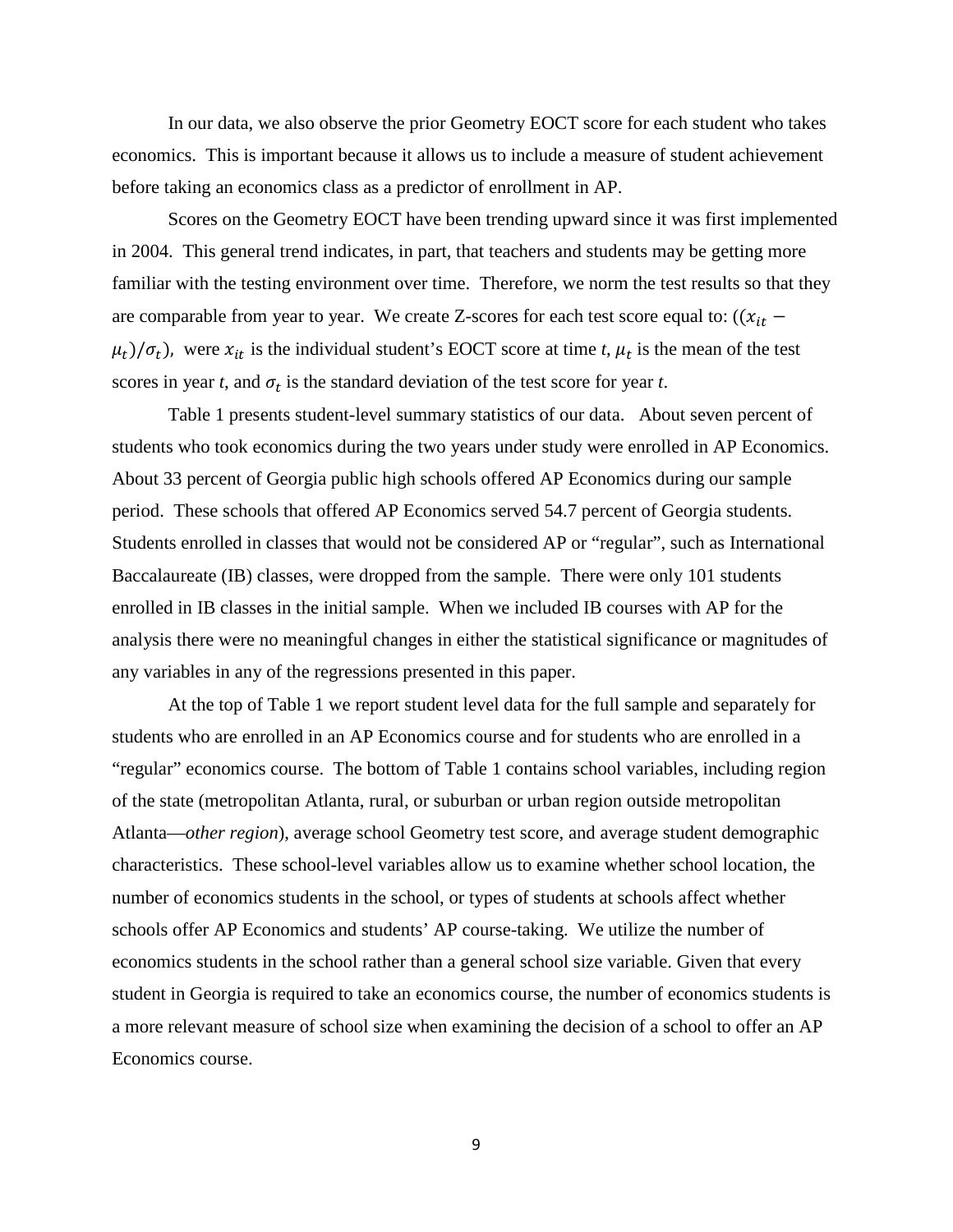About 33 percent of economics students are eligible for a free or reduced price lunch, a measure that proxies for being from a low income family. Almost 38 percent of students are African-American, almost 4 percent are Asian, and just over 5 percent are Hispanic. Almost 64 percent of the students in our sample reside in the twenty-county region that is considered as metropolitan Atlanta. Just over 12 percent of the sample is located in a rural area outside of the twenty county region considered as metropolitan Atlanta, and another 24 percent of students live in urban or suburban settings outside of metropolitan Atlanta.

The last two columns of Table 1 show the differences in means for students enrolled in AP Economics and for students enrolled in a basic economics course. Just like the prior literature, we find large differences in course-taking across groups of students. While more than 34 percent of students in the basic economics course come from a low income background, only about 17 percent of AP students are eligible for a free or reduced price lunch. While 39.1 percent of students in the basic economics course are African-American, only 18.7 percent of AP Economics students are African-American. AP Economics students averaged one standard deviation above the mean on their geometry test, while the mean Z-score on the Geometry test was -.02 for students in the basic economics course.

Table 2 shows differences in school-level means for schools that offer AP Economics and for schools that do not. High schools that offered AP Economics during the time period under study had students with much higher average achievement in geometry, and they also had higher proportions of white, Hispanic, and especially Asian students. Schools that offered AP Economics had lower proportions of low income students, on average, relative to schools that did not offer AP Economics. Schools that offered AP Economics were over twice as large as schools that did not—659.5 economics students relative to 306.3 students.

In the next section we describe our empirical approach to analyzing the effects of race/ethnicity, economic status, prior achievement, location, and the number of economics students in the school on differences in AP course-taking. To our knowledge, we are the first study to analyze the effect of school location on AP course-taking.

# **Empirical Approach**

To get at the many aspects of the issue, we estimate a series of regressions to analyze AP course-taking.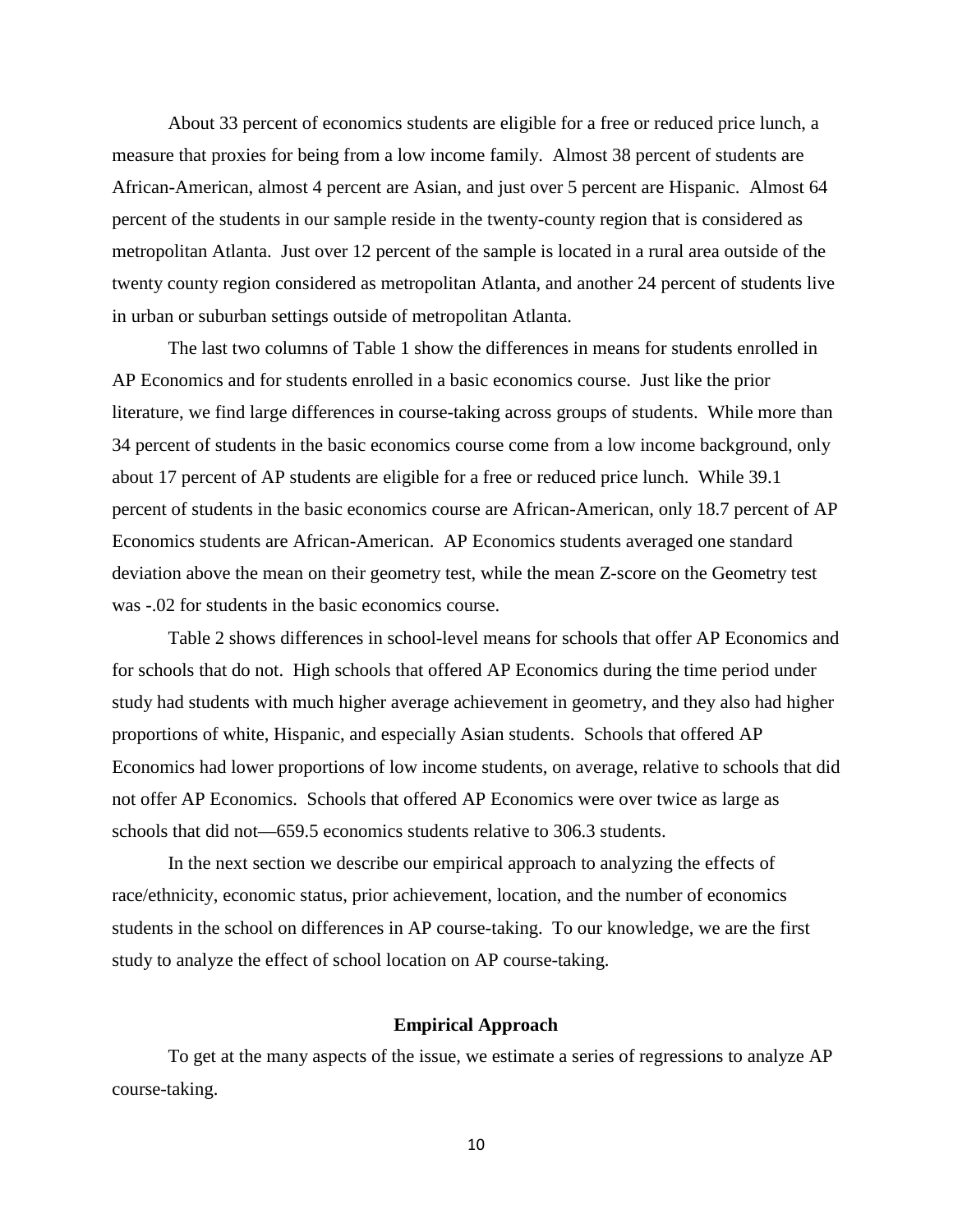## *Access to AP Economics at the School Level*

An obvious determinant of access to AP is whether one's school offers AP courses. The following empirical model estimated with school-level data allows us to analyze what factors are associated with individual schools offering AP economics. The school-level empirical model is

 $SchoolAP = \beta_0 + \beta_1 * AverageGeometryScore + \beta_2 * PctAsian + \beta_3 * PctBlack + \beta_4 *$ PctHispanic +  $\beta_5$  \* PctOtherRace +  $\beta_6$  \* PctPoverty +  $\beta_7$  \* PctDisable +  $\beta_8$  \*  $Year2008 + e$  (1)

where *SchoolAP* is a dummy variable that equals 1 if the school offers AP economics courses. *AverageGeometryScore* is the school level average score on the Geometry End of Course Test. Each of the *Pct* variables is the relevant percentage of students in the school with that specific characteristic (with percent white as the omitted ethnic classification). As shown in Table 1 very small percentages of our sample are either classified as disabled or from the "other" race/ethnicity category. Given these small percentages, we do not make specific claims about the results for these two groups of students below.

In a second school-level specification we add variables to capture the effects of region and the number of economics students in the school on AP access at the school level. The enhanced school-level empirical model is

 $SchoolAP = \beta_0 + \beta_1 * AverageGeometryScore + \beta_2 * Pct Asian + \beta_3 * PctBlack + \beta_4 *$ PctHispanic +  $\beta_5$  \* PctOtherRace +  $\beta_6$  \* PctPoverty +  $\beta_7$  \* PctDisable +  $\beta_8$  \*  $Year2008 + \beta_9 * Rural + \beta_{10} * OtherRegion + \beta_{11} * \#EconStudents + e.$  (2)

*Rural* and *OtherRegion* are dummy variables that indicate the area of the state in which the individual lives (*metropolitan Atlanta* is the omitted variable). *#EconStudents* is the number of students at the school enrolled in economics courses at the school and represents the relevant indicator of school size.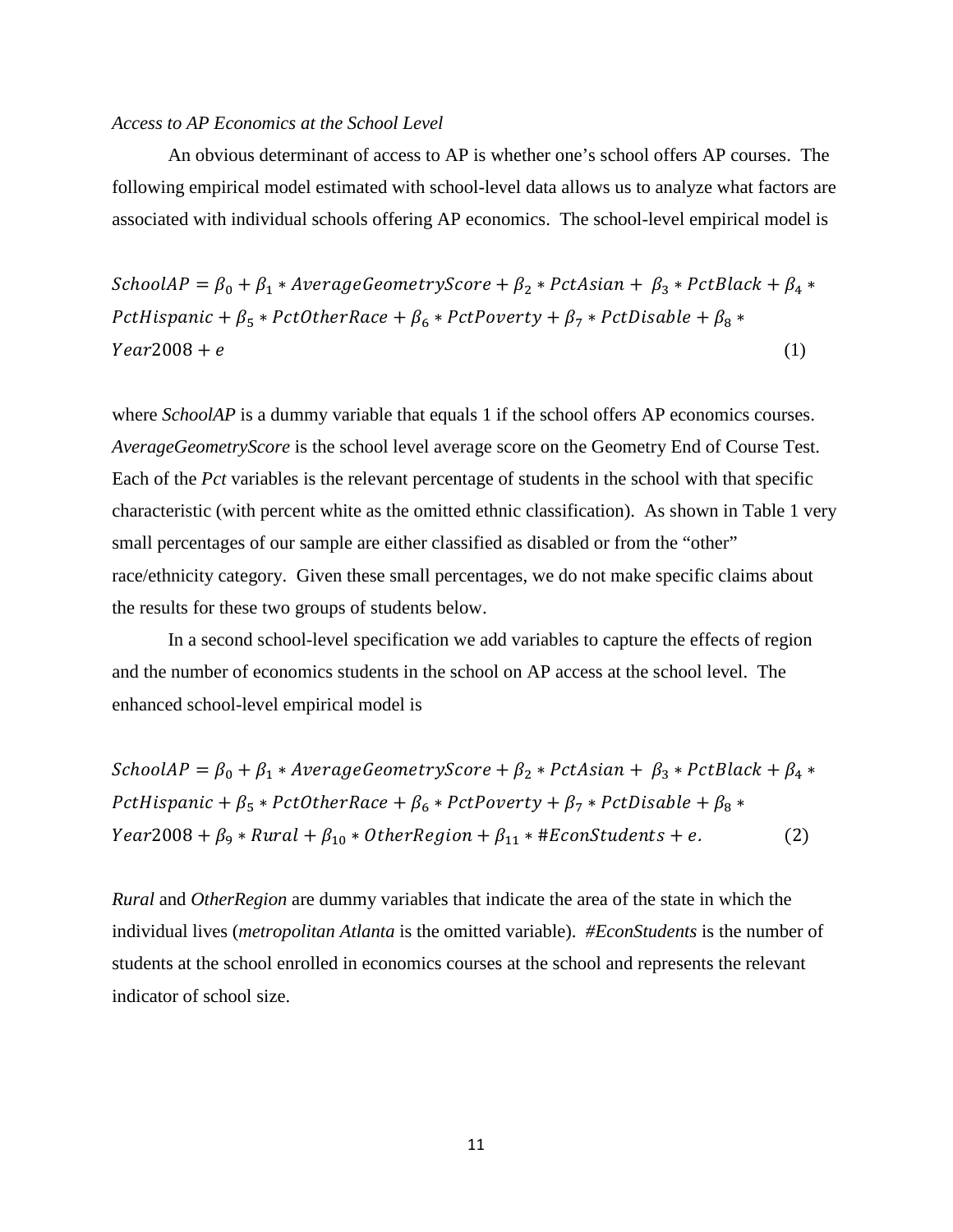#### *Naïve Student-Level Specification*

We then examine AP course-taking at the individual student level. First we estimate a "naïve" regression that provides a baseline for comparison with later regressions. Our naïve empirical model is

 $AP = \beta_0 + \beta_1 * Powerty + \beta_2 * Male + \beta_3 * Black + \beta_4 * Asian + \beta_5 * Hispanic + \beta_6 *$  $Other Race + \beta_7 * Disable + \beta_8 * Year2008 + e$  (3)

where *AP* is a dummy variable equal to one if the individual student is enrolled in an AP economics course. *Poverty* is a dummy variable that equals one if the individual student is eligible for a free or reduced price lunch. The other variables are also dummy variables.

We believe that this empirical specification is naïve in that it does not control for prior academic achievement. Nevertheless, all prior studies on AP course-taking except one have used this approach, to our knowledge, and it serves as a baseline for comparison purposes.

## *Student-Level Specification that Controls for Prior Academic Achievement*

We then modify the baseline in Equation 3 to include the student's past Geometry score as a measure of prior achievement, ability, and effort. Our enhanced student-level empirical model is

 $AP = \beta_0 + \beta_1 * Powerty + \beta_2 * Male + \beta_3 * Black + \beta_4 * Asian + \beta_5 * Hispanic + \beta_6 *$ OtherRace +  $\beta_7 * Disable + \beta_8 * Year2008 + \beta_9 * GeometryScore + e$  (4)

where *GeometryScore* is the student's standardized Z-score on the Geometry End of Course Test. If AP courses are, as advertised, for high school students who are prepared to do college-level work, it follows that prior achievement should be an important predictor of AP course taking.

## *Further Empirical Specifications with a Restricted Sample*

We estimate Equation 4 using two samples—the "full" sample that includes students at schools that both offer and do not offer AP Economics and a "restricted" sample that includes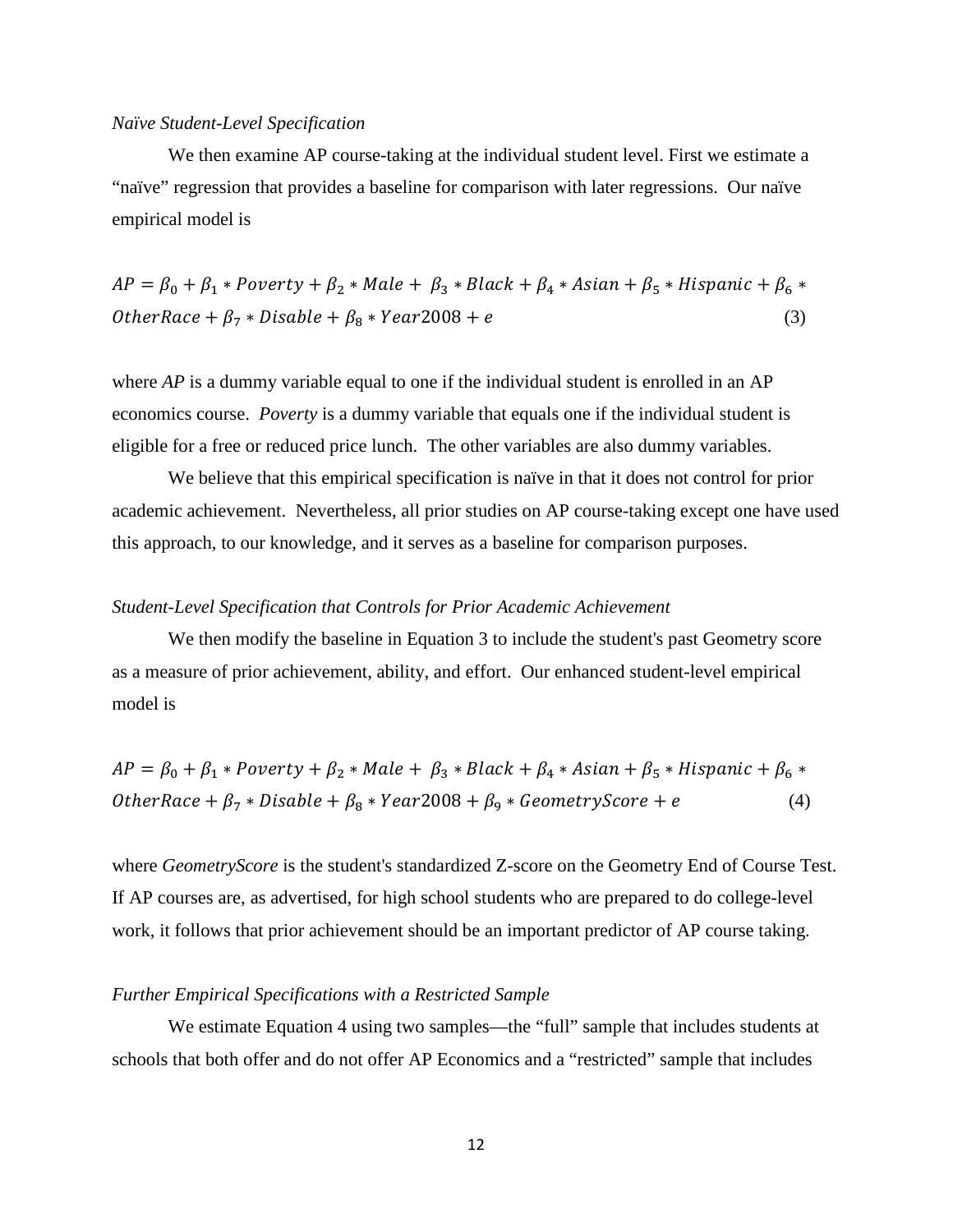only students who attend schools that offer AP classes, where the latter allows us to examine only those students for which AP enrollment is possible at their current schools.

We also add school-level fixed effects to the restricted sample to control for time invariant school-level factors that may influence AP course taking, such as location and racial makeup. We then replace the school level fixed effects with the series of school-level variables utilized in Equation (2). These latter two specifications allow us to analyze the impact of schools on AP course-taking, for students who attend schools with AP Economics. As discussed above, the school-level empirical models in Equations (1) and (2) analyze which schools offer AP Economics.

# *Estimation of Empirical Models*

We estimate each of the empirical models described above using ordinary least squares with robust standard errors and report the results in the next section. Given that the dependent variable of each of these empirical models is a dummy variable, we are using a linear probability model approach. This approach allows us to include school-level fixed effects in our empirical models, which is problematic in the estimation of probit models. [4](#page-32-0) These fixed effects, which control for time-invariant school factors, are shown below to be very important in our results presented in the next section.

In the appendix we include probit results for the student level regressions that do not include fixed effects. The results in the appendix are virtually identical with the corresponding OLS results in Tables 4 and 6. Because of problems identifying the correct approach to estimating probit models with fixed effects (Fernández-Val, 2009), we do not replicate the fixed effects models.

However, using a linear probability approach as opposed to probit estimation strategy involves a tradeoff. Linear probability models suffer from three potential problems: heteroskedasticity, predicted probabilities that may lie outside the  $0 - 1$  range, and potentially biased and inconsistent estimates (Horrace and Oxacca, 2006). As we are estimating and reporting robust standard errors, heteroskedasticity isn't a concern.<sup>[5](#page-32-1)</sup>

Horace and Oxacca suggest that empirical researchers may still have good reasons to use a liner probability approach despite its potential problems. Given the similarity between the probit and OLS results, the problems concerning the use of fixed effects in a probit model, and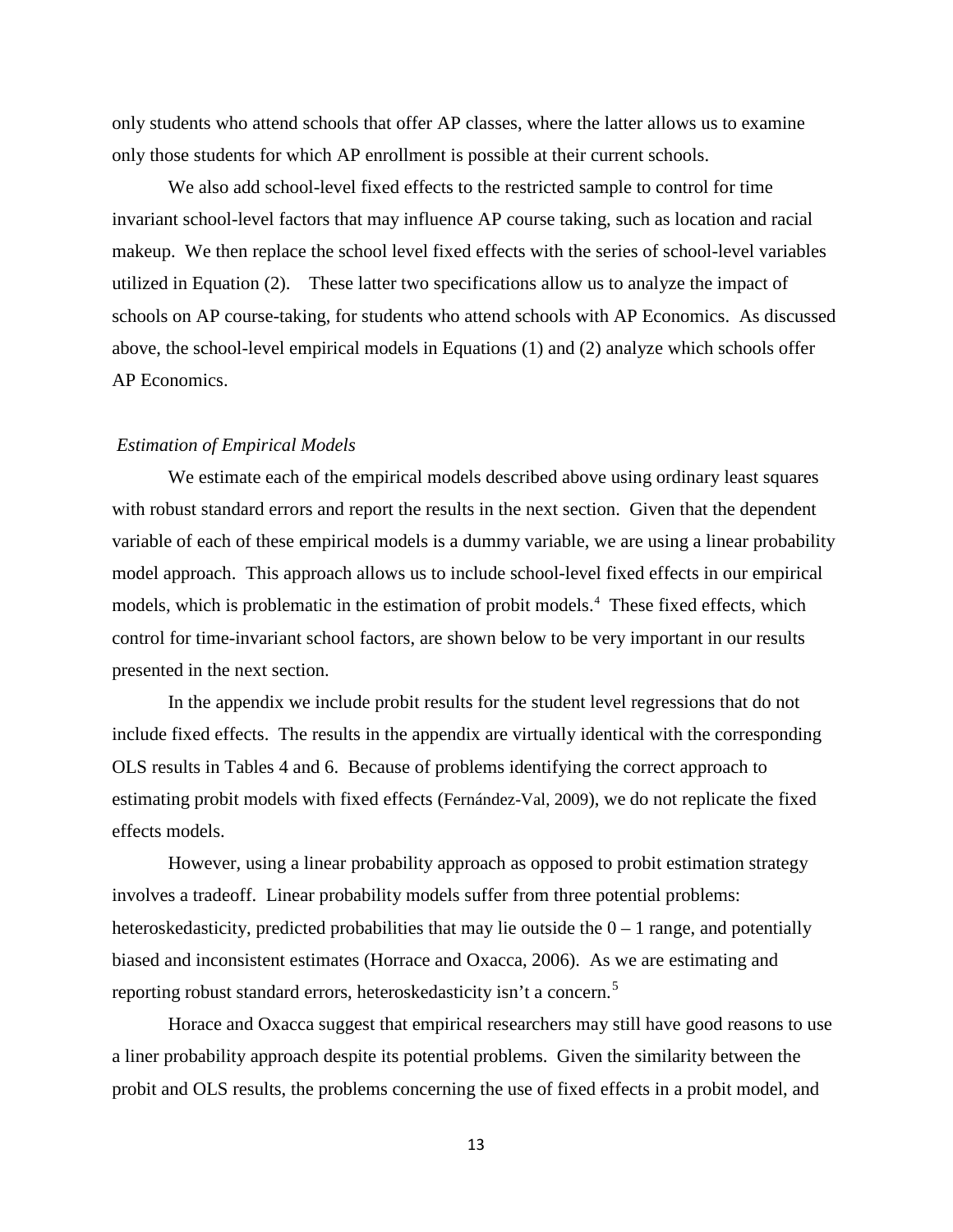the ease of interpretation and comparison we choose to report the OLS results in the main body of the paper.

# **Results**

# *Determinants of Schools Offering AP Economics*

Table 3 contains estimates from our two school-level linear probability models consistent with Equation (1) and estimated by OLS. The dependent variable is an indicator variable that indicates whether the school offers AP Economics. As shown in Table 2, 130 high schools offered AP Economics during the time period we study, while 256 high schools did not.

The first column of Table 3 presents OLS results from regressing the presence of AP on average student characteristics. High schools with students who have higher levels of prior achievement, more Asian and African-American students, and fewer students from low income backgrounds were more likely to offer AP Economics. No other average student characteristics had statistically significant effects, although the estimated coefficient on percent low income students (*Percent Free/Reduced Lunch*) was negative, large in absolute value, and borderline statistically significant (p-value of 0.15), while the coefficient on Hispanic was positive and large, albeit statistically insignificant.

In the second column of Table 3, we add variables on school location and number of economics students to the regression. The bottom row of Table 3 shows how the R-squared increases considerably (0.17 to 0.32) when we add the variables for location and number of economics students. Adding these variables also has large effects on the coefficient estimates for the average demographic characteristics of schools. The estimated coefficient on percent African-American students becomes negative, much smaller in absolute value (.30 to -.12) and not statistically significant. The estimated coefficient on percent of low income students becomes positive, larger in absolute value, and statistically significant.

Students at high schools outside of metropolitan Atlanta (*Rural* =1 or *Other Region*=1) have less access to AP Economics relative to high schools in metropolitan Atlanta. Students from larger schools are more likely to have access to AP Economics. These effects are large—a school in a rural area is almost 25 percentage points less likely to have AP Economics than an otherwise identical high school in metropolitan Atlanta. Schools in urbanized areas outside of metropolitan Atlanta (*Other Region* = 1) are about 13 percentage points less likely to offer AP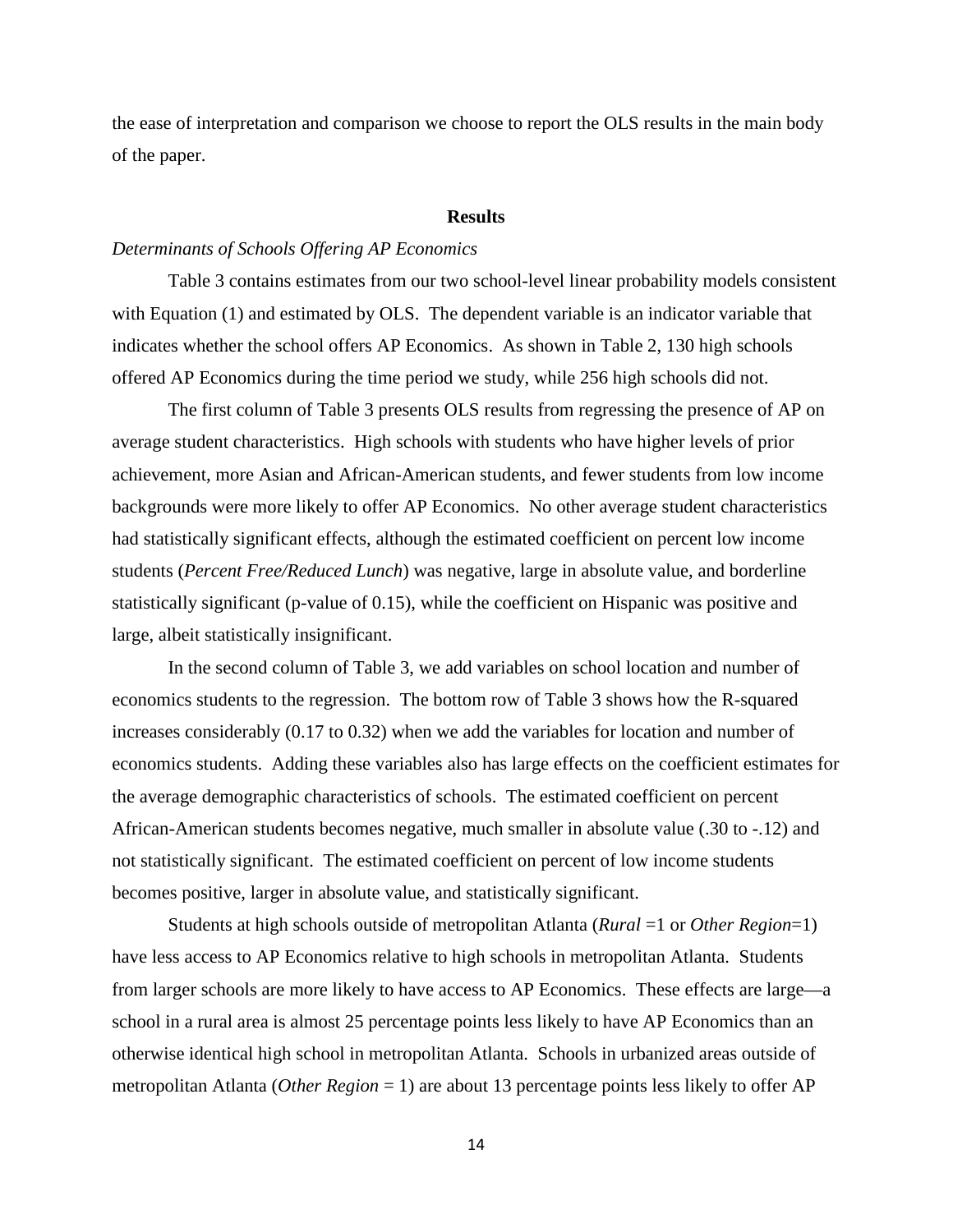Economics relative to high schools in metropolitan Atlanta. Schools that are one standard deviation larger (339 more economics students) are about 20 percentage points more likely to offer AP Economics.

The results in column (2) show that location and school size have very large effects on the likelihood that a school offers AP Economics. The differences in the results between columns (1) and (2) are also interesting. While African-American and Hispanic students are more likely than white students to attend schools that offer AP Economics (column 1), that appears to be the case because they disproportionately reside in metropolitan Atlanta or attend large schools. The coefficients on *African-American* and *Hispanic* become negative when we add location and school size variables in column (2). While low income students are less likely to attend schools that offer AP Economics (column 1), this appears to be the case because they disproportionately attend schools outside metropolitan Atlanta or attend small schools. The evidence for this is that the coefficient on *Percent Free/Reduced Lunch* becomes positive when we add location and school size variables in column (2).

Although the largest drivers of offering AP Economics are location in metropolitan Atlanta and school size, student characteristics do seem to be independently related to schools offering AP Economics in some cases. In particular, the estimates in column (2) show that attending a school that has a one standard deviation higher average geometry score is associated with about an 8 percentage-point increase in the likelihood that a school offers AP Economics, all else equal. A ten percentage point increase in the percent of Asian students at a school is associated with about a 10.6 percentage point increase in the likelihood that a school offers AP Economics, all else equal. A ten percentage point increase in the percentage of low income students is associated with about a 3.8 percentage-point increase in the likelihood that a school offers AP Economics, all else equal. We do not want to make too much of the very large estimated coefficient on *Percent Other* (percent of students who are of other nonwhite races/ethnicities) given that less than 2 percent of the students of this sample are in this category. Each of the other demographic characteristics has statistically insignificant coefficient estimates, but they are large in some cases.

We cannot say with our data what is causing these results. Could it be that larger schools have economies of scale that allow them to offer AP courses? Could it be that schools in metro Atlanta have more information about any benefits of AP or more access to AP teacher training?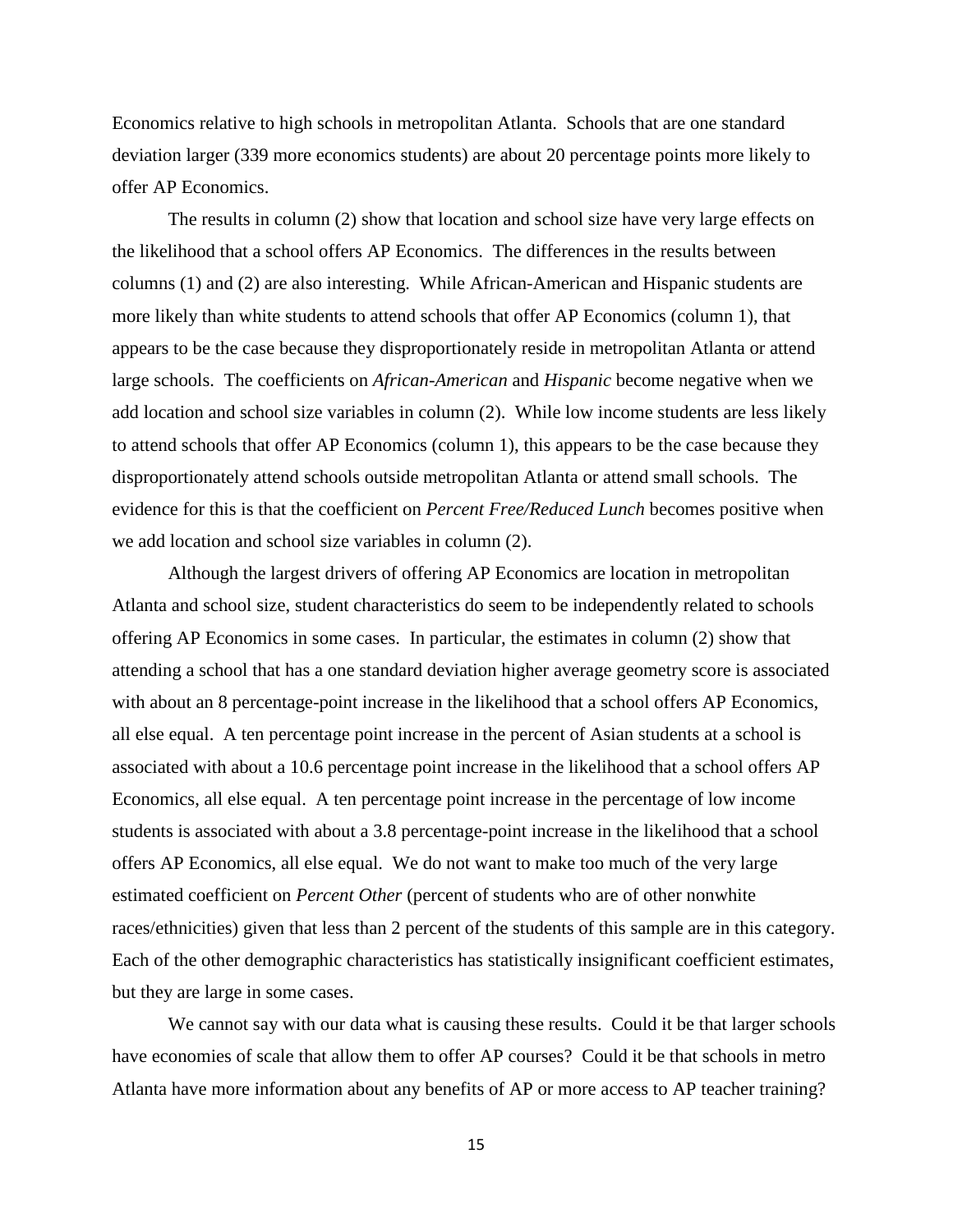Could it be that the parents of Asian, African-American, and Hispanic students choose schools that offer AP courses when they decide where to live or they advocate for AP course offerings once they attend school? We pose these thoughts as examples of questions that—given the results in Table 3—merit further study.

#### *Student-Level Regression Results*

Table 4 shows the results from three student-level linear probability models, where each is estimated using OLS. We discuss each set of results in turn. Each of these models is estimated with standard errors clustered by school. The first two models are estimated using all students in our data. The third is estimated using only students who attend a high school that offers AP Economics.

The first column of Table 4 is our naïve specification—naïve in that it does not include any measure of prior student achievement. The results in column (1) indicate that African-American, Hispanic, and low income students are less likely to be enrolled in AP relative to other students and the effect sizes are large and statistically significant. Again, this finding is universal in the prior literature.

However, adding prior achievement in Geometry—column (2)—changes these results in important ways. In column (2), the estimated coefficients on African-American and Hispanic become positive and statistically significant. That is, all else equal—including prior achievement in Geometry—African-American and Hispanic students are more likely to be enrolled in AP Economics than white students.

Also, adding prior achievement in Geometry to the empirical model reduces the estimated difference for low income students (*Free/Reduced Lunch*) from -0.036 [column (1)] to -0.016 [column (2)]. The point estimate in column (2) indicates that low income students are about 1.6 percentage points less likely to be enrolled in AP Economics relative to a student from a wealthier family, all else equal—including race/ethnicity and prior achievement in Geometry. Comparing column (1) and column (2) shows clearly that prior achievement is a very important reason why African-American, Hispanic, and low income students are underrepresented in AP Economics.

The results in column (2) suggest that African-American and Hispanic students are overrepresented in AP Economics as compared to white students with the same prior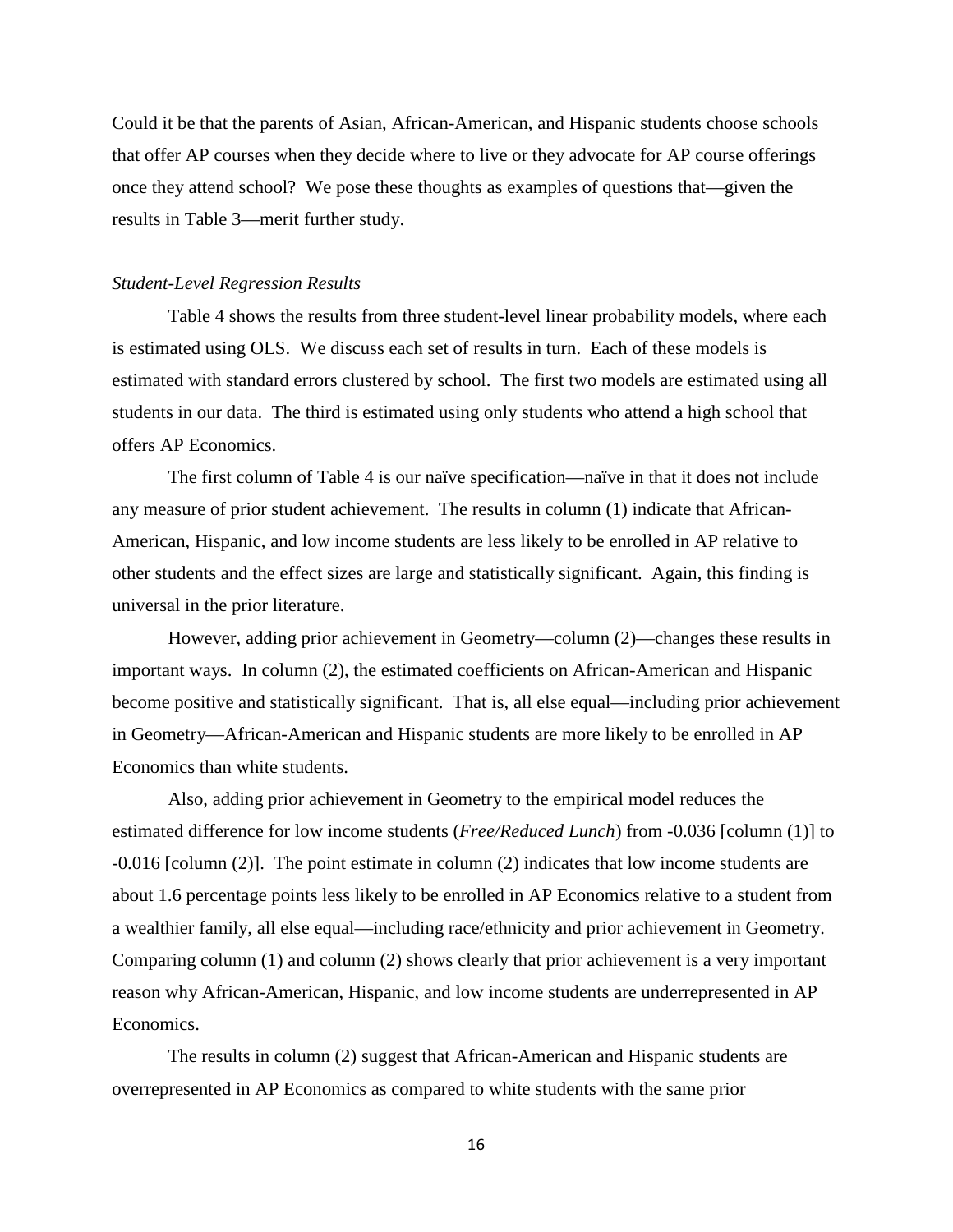achievement. Low income students are underrepresented in AP Economics relative to higher income students with the same prior achievement in Geometry. Asian and female students are more likely to be enrolled in AP Economics, conditional on prior achievement.

Given that only 7 percent of the students overall are enrolled in AP Economics, the effect sizes in column (2) are large. For example, controlling for prior achievement in Geometry, African-American students are about 1.6 percentage points more likely to be enrolled in AP Economics than white students; Hispanic students are 1.7 percentage points more likely than white students; Asian students are about 16 percentage points more likely than white students to be enrolled; low income students are about 1.6 percentage points less likely to be enrolled in AP Economics than higher income students; and males are almost one percentage point less likely to be enrolled in AP Economics than females. Each of these differences is statistically significant.

Based on the results in column (2), a low income African-American student or a low income Hispanic student, for example, is slightly more likely than a higher income white student to be enrolled in AP Economics—these differences are tiny and not statistically significant. Thus, we find no evidence that an African-American or Hispanic student of low income background has more barriers to enrolling in AP Economics per se than an otherwise identical but higher income white student. Rather, a lack of prior preparation appears to be a critical barrier to access.

The results in column (2) are the main findings in our paper and answer the question of who takes AP Economics. However, the results in column (2) combine the effects of schools choosing whether or not to offer AP Economics; qualified students choosing to enroll or to not enroll in AP Economics; and schools, teachers or counselors choosing to steer students into or away from AP Economics. While no study to date, including ours, has rich enough data to fully separate individual student choice from the effects of schools on AP course-taking, the results below shed light on the role of schools on AP course-taking across groups of students.

# *Student-Level Regressions Using Only Students who Attend Schools that Offer AP Economics*

In column (3) of Table 4, we restrict the sample only to students who attend schools that offer AP Economics, while controlling for prior achievement in Geometry. Some of the reasons why equally qualified students may not be enrolled in AP Economics when it is available include either a lack of motivation on their part or subtle, or overt, obstacles they may face within the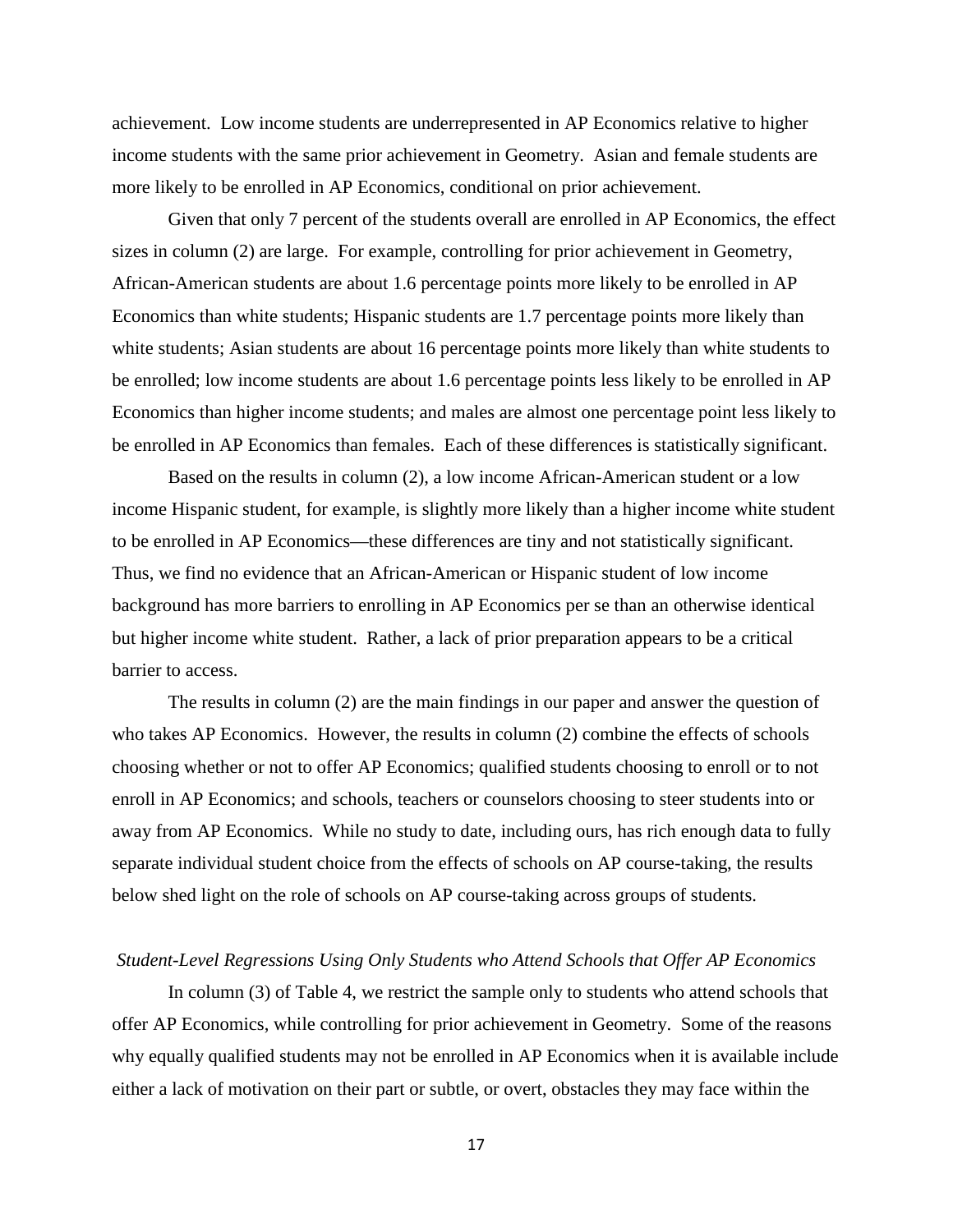school. The results in column (3) do not directly indicate whether one or more of these reasons are occurring. However, the results in column (3) do shed light on whether these explanations are possibilities.

Conditional on attending a school that offers AP Economics and conditional on prior achievement in Geometry, African-American, Asian, and female students are overrepresented in AP Economics relative to otherwise identical white and male students, respectively. For Asian students, this effect is large—an otherwise identical Asian student is about 16 percentage points more likely to be enrolled in AP Economics than an otherwise identical white student. For African-American and female students, they are about 1.6 percentage points more likely to be enrolled in AP Economics than otherwise identical white and male students, respectively. Each of these results is statistically significant.

Conditional on attending a school that offers AP Economics, there is no statistical difference in the likelihood of enrolling in AP Economics between white and Hispanic students. In column (3), the coefficient estimate on *Hispanic* is very close to zero in magnitude. Students who score one standard deviation higher on the Geometry exam are almost ten percentage points more likely to be enrolled in AP Economics.

Low income students, however, are less likely to be enrolled in AP Economics, all else equal. A student from a low income family is about 1.1 percentage points less likely to be enrolled in AP Economics than an otherwise identical higher income student. Again, given that only 7 percent of the students during our sample period are enrolled in AP Economics, we consider this 1.1 percentage point difference large.

Using the results in column (3), for students who attend schools that offer AP Economics, a low income African-American student is slightly more likely to be enrolled in AP Economics than an otherwise identical (including the same prior achievement) but higher income white student. However, a low income white student or low income Hispanic student is about 1.1 percentage points less likely to be enrolled in AP Economics than a higher income white student, all else equal.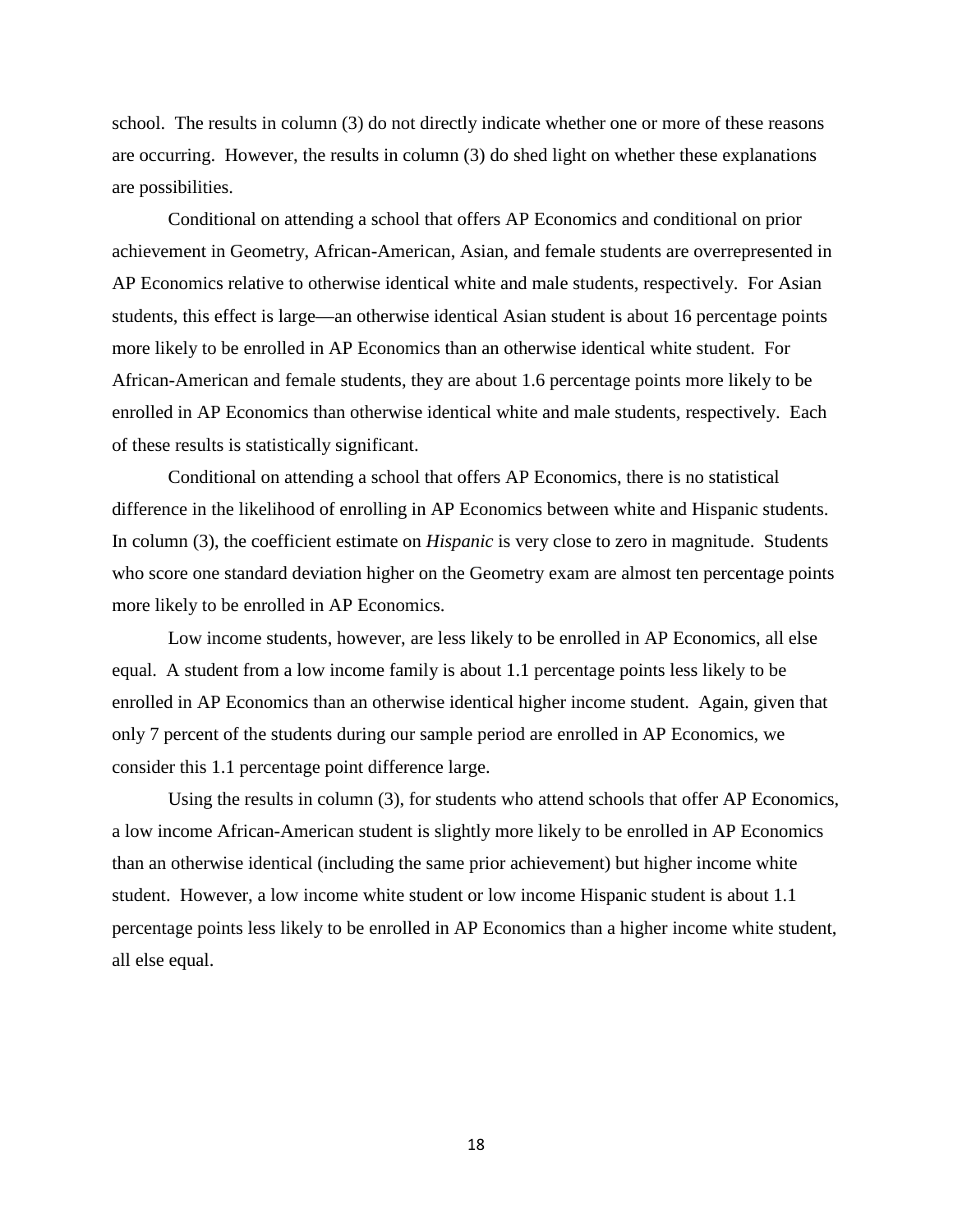# *Adding School Fixed Effects to the Regression Using Only Students who Attend Schools That Offer AP*

Adding school fixed effects to our linear probability model allows us to see if individual schools influence AP course-taking and whether any school-level influences impact different types of students differently. These influences are shown by comparing results with and without school fixed effects.

In Table 5 we report OLS estimates of linear probability models that contain school-level fixed effects to control for any time invariant school characteristics that may impact AP course taking. Following Conger et al. (2009) we use only the sample of students who attend schools that offer AP Economics—school fixed effects allow an examination as to whether time invariant school factors impact the enrollment probabilities of various types of students differently. Given its importance in the prior specifications, we include prior achievement in Geometry (*Geometry Score*) in each specification. Column (1) in Table 5 is reproduced from column (3) of Table 4 and is included only for ease of comparison. Column (2) of Tale 5 contains the results obtained after including the school-level fixed effects. The addition of school-level fixed effects increases the descriptive power of the model—the R-squared increases from 0.115 to 0.183.

The addition of school-level fixed effects to our sample that contains only schools that offer AP courses causes the magnitudes, and in some cases the signs, of a number of the coefficients in the model to change considerably. Adding these fixed effects caused the coefficient on African American to flip signs from a marginally significant 0.016 (p-value of 0.14) to a statistically significant -0.013. This indicates that something at the school level was significantly increasing the likelihood of African Americans enrolling in AP courses. That is, African-American students were more likely to attend high schools with positive fixed effects that increased their enrollment in AP Economics.

 The results are similar for Hispanic students. When adding school-level fixed effects to the regressions estimated using the sample of students who attend schools that do offer AP courses, the coefficient on Hispanic drops from a not statistically significant value of 0.001 to a highly statistically significant and larger in absolute value -0.024. The schools where Hispanic students currently attend are doing a relatively good job of enrolling them in AP Economics.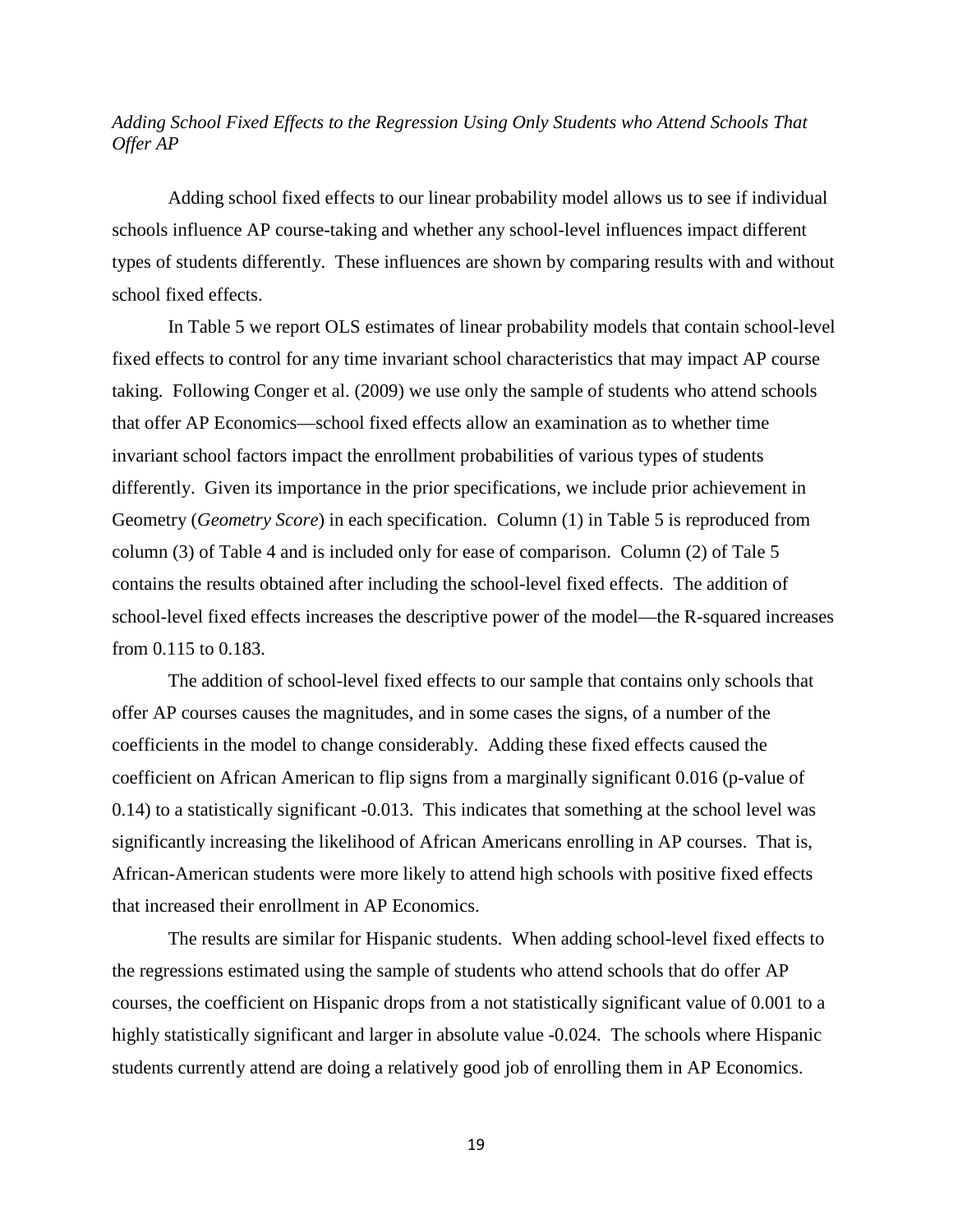The inclusion of school-level fixed effects also increases the magnitude of the effect of being from a low income family. The coefficient on *Free/Reduced Lunch* decreases from -0.01 to -.03 when school-level fixed effects are included in the model. This indicates that something at the school level was significantly increasing the likelihood that a low income student would enroll in an AP course, at schools where these low income students actually attend. That is, the estimates of the school-specific fixed effects at their schools tend to be larger and positive.

The changes in the estimated coefficient between columns (1) and (2) suggest that African-American, Hispanic, and low income students benefit from the schools they attend in that those schools increase the likelihood that they enroll in AP Economics.

The negative coefficients on African-American, Hispanic, and low income students in column (2), however, indicate that if these groups of students were relocated to other schools it would likely decrease their probabilities of being enrolled in AP Economics.<sup>[6](#page-33-0)</sup>

There are not large differences in the coefficient estimates for males and Asians between columns (1) and (2) in Table 5. Thus, adding school fixed effects to the regression (column 2) does not change the result that males are about 1.5 percentage points less likely to be enrolled in AP Economics relative to otherwise identical females or that Asian students are 14 to 16 percentage points more likely than white students to be enrolled in AP Economics. Thus, we find no evidence of school-level factors that are driving these results for males and Asians.

The results in Table 5 show that at least some groups of students are impacted by schoollevel factors that affect their AP course-taking. In the next subsection we explore if any of these school-level factors are related to school characteristics that we observe in our data.

# *Adding Observable School Characteristics to the Regression Using Only Students who Attend Schools That Offer AP*

In Table 6, we include the school-level variables from Table 3 in our student-level regression to see if we can detect what school-level variables impact AP course-taking. In column (1) of Table 6 we have reproduced the fixed effects results from column (2) in Table 5 to make comparisons easy. We cannot include school fixed effects and observable school characteristics in the same regression because some of the school characteristics are time invariant (e.g. region) or tend to change very little from one year to the next (e.g. school size and student composition).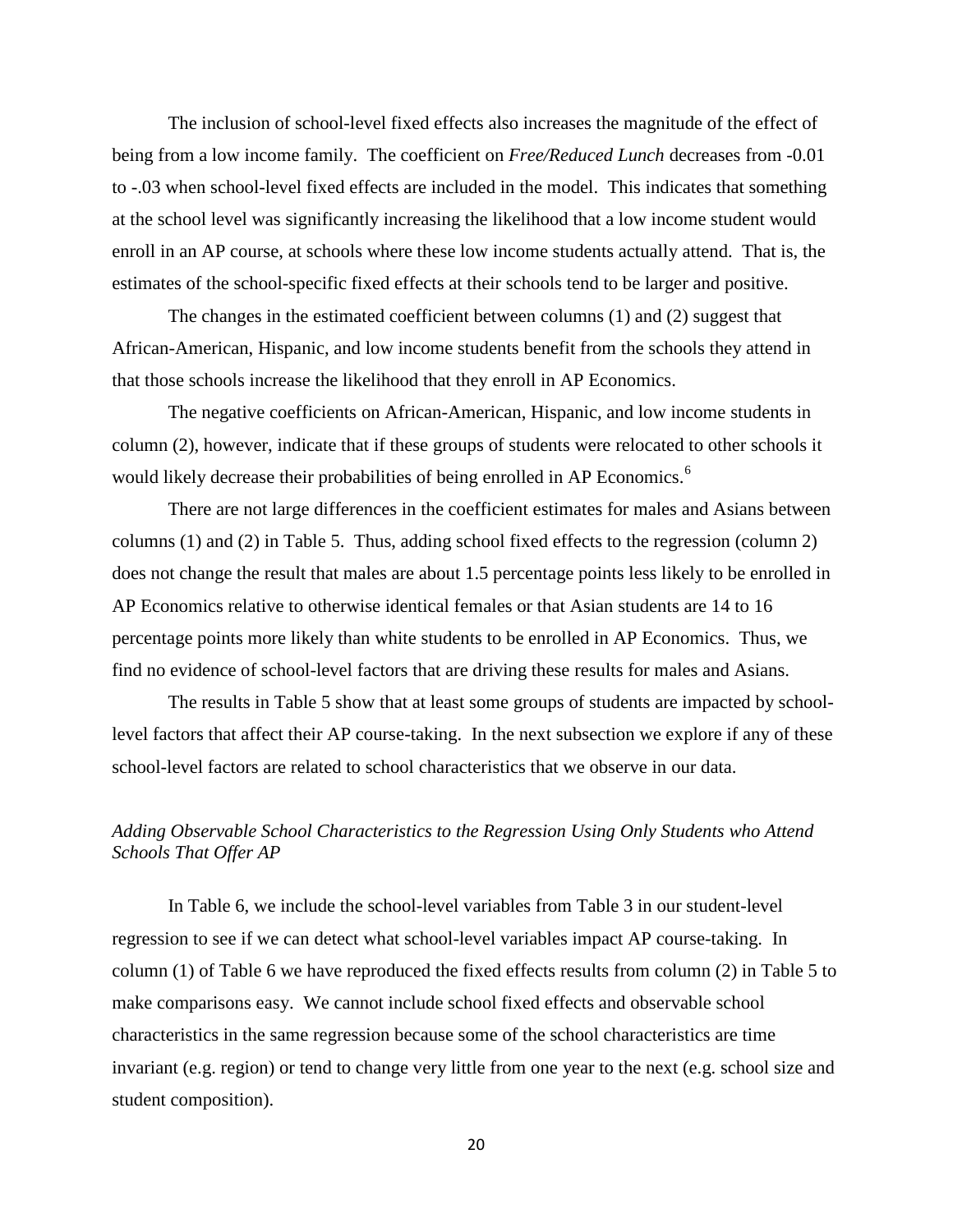One takeaway from Table 6 is that the coefficients on the individual student characteristics are largely unchanged when comparing the fixed effects results (column 1) with the results that contain school characteristics as regressors in place of the school fixed effects (column 2). Given that the school characteristics are changing only slowly over time or not changing at all, this similarity of results is not surprising.

The average student characteristics tend to be statistically insignificant, except for the two smallest groups of students—disabled students and students of other races/ethnicities (column 2). Again, given their small numbers in our data, we do not want to make specific claims regarding these results. The region dummy variables follow the pattern reflected previously—students who attend schools outside of metropolitan Atlanta are less likely to be enrolled in AP Economics. Perhaps surprisingly, school size (*# of Economics Students*) is not found to have a large or statistically significant coefficient estimate. Taken together, the results from the model with school fixed effects and the results from the model with the observable school characteristics suggest that school-level factors have important effects on the likelihood of various types of students being enrolled in AP Economics. However, the estimates do not suggest what specific school-level factors are associated with these school-level effects on AP course-taking. Additional research is warranted to investigate what factors may systematically contribute to these school-level effects.

# *Adding Interactions Between Individual Student Demographic Characteristics and the Corresponding School-Level Average to the Regression Using Only Students who Attend Schools That Offer AP*

In column (3) of Table 6 we include interactions between the demographic characteristics of individual students with the corresponding average demographic characteristics of all students at their respective schools.<sup>[7](#page-33-1)</sup> This regression also contains all school characteristics included in column (2) and uses the sample of students who attend schools that offer AP Economics. The purpose of including these interaction terms is to see if there is any increase in enrollment in AP for students who attend schools with more students who share their demographic characteristics. For example, are African-American students more likely to enroll in AP Economics, all else equal, if there are more African-American students at their school? Having more students that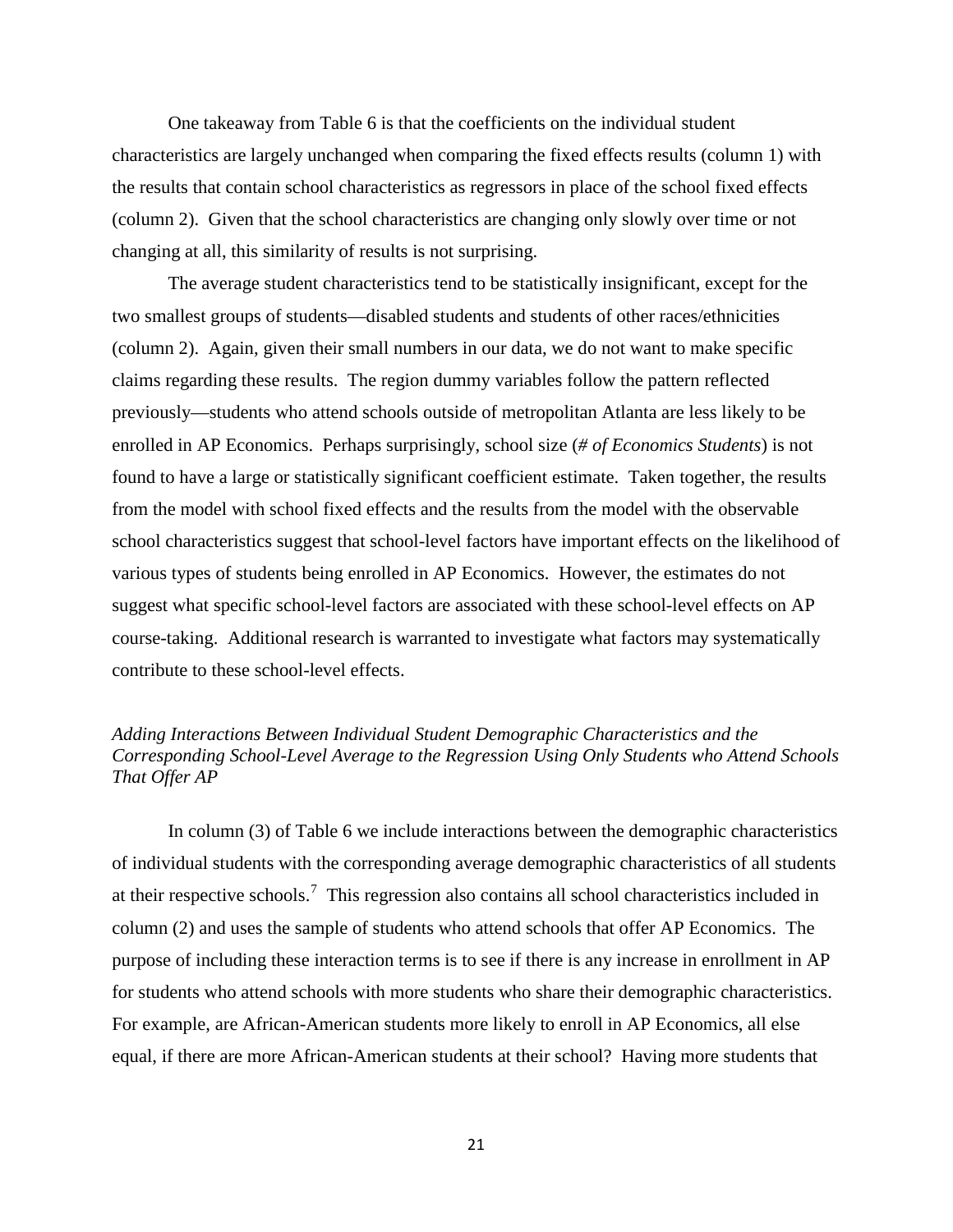share the same characteristics may lead to more peer pressure or more feelings of comfort that could impact—negatively or positively—the probability that students enroll in AP Economics.

As shown in column (3) of Table 6, most of these interaction terms are quantitatively small and statistically insignificant. The two exceptions are the interaction term Asian\*Percent Asian at the school (*Asian Interaction*) and Hispanic\*Percent Hispanic at the school (*Hispanic Interaction*). The best way to see the magnitudes of these interaction terms is to compare the results in column (2) with the results in column (3). Based on the results in column (2), if any student—including an Asian student—attends a school that has a one standard deviation higher percentage of Asian students (0.0509, or 5.1 percentage points, as shown in the first column of Table 2), then he or she is .07 percentage points more likely to enroll in AP Economics  $(.1305*.0509 = .0066)$ , but this magnitude is not statistically different from zero. However, the results in column (3) suggest there is an increased likelihood of taking AP Economics for individual Asian students who attend schools that have more Asian students. Based on the results in column (3), an Asian student who attends a school that has a one standard deviation higher percentage of Asian students is 2.2 percentage points more likely to enroll in AP Economics  $(.0774*.0509 + .3592*.0509 = .022)$ . Given that only 7 percent of all students take AP Economics, 2.2 percentage points is large. The corresponding increase for non-Asian students is less than 0.4 percentage points and is not statistically significant  $(.0774*.0509 =$ .0039).

The results for Hispanic students who attend schools with higher percentages of Hispanic students are quite different than the results for Asian students. Based on the results in column (2)—with no interaction terms—if any student, Hispanic or otherwise—attends a school with a one standard deviation higher percentage of Hispanic students (.0919 or 9.19 percentage points), then he or she is 1.5 percentage points more likely to enroll in AP Economics, all else equal  $(.1641*.0919 = .015)$ . This magnitude is not quite statistically significant at conventional levels. However, the interaction terms in column (3) allow us to see that Hispanic and non-Hispanic students have different experiences when the percentage of Hispanic students is increased by one standard deviation. Based on the results in column (3), attending a school with one standard deviation more Hispanic students, increases the probability of enrolling in AP Economics by only 0.1 percentage points for Hispanic students  $(.2272^*.0919 - .2148^*.0919 = .001)$ . However, for non-Hispanic students, attending a school with one standard deviation more Hispanic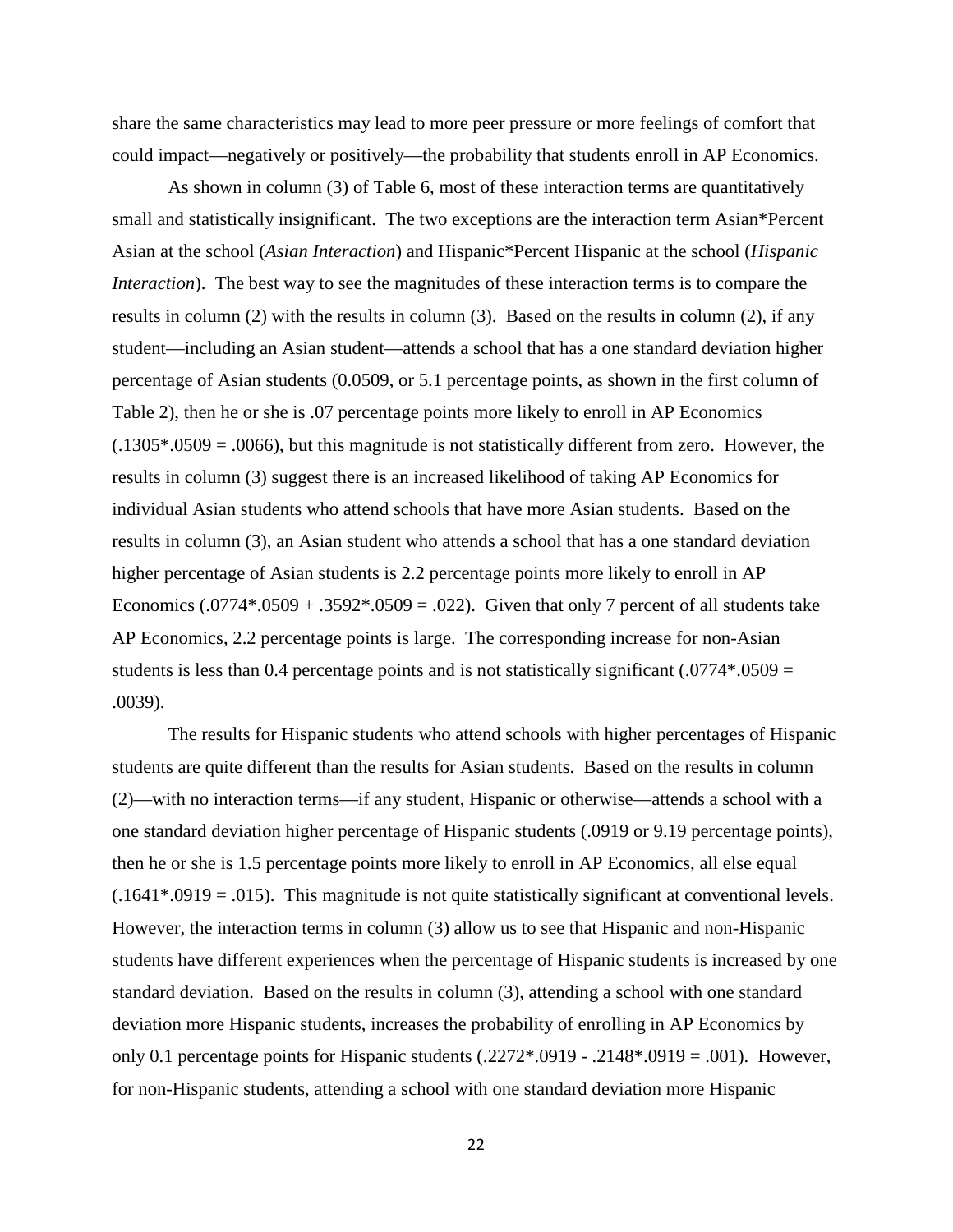students, increases the probability of enrolling in AP Economics by 2.1 percentage points, and this increase is statistically significant (.2272\*.0919 = .0021). Thus, the results in column (3) indicate that when more Hispanic students are enrolled at a school, then there is an increase in the likelihood that non-Hispanic students are enrolled in AP Economics, all else equal. Future research should analyze the reasons for this finding.

We created a few other variables and interactions to check for similar effects. We estimated a model much like the one in the third column of Table 6 using school racial majority dummies and interactions instead of percentage variables. These majority variables were statistically insignificant.

### **Concluding Remarks**

In this paper, we seek to analyze course taking behavior for AP Economics using the cohorts of students who took Georgia's required Economics course in either the 2006-07 or 2007-08 academic years. Differential access to AP is a potential source of achievement gaps between groups of students.

Georgia data are well-suited for examining course-taking in AP Economics because all public school students are required to take economics in high school and a good measure of prior student achievement in mathematics is available. Prior achievement in mathematics has been found to be a strong predictor of success in high school economics (Clark, et al. 2012, Ballard and Johnson 2004).

Like virtually all of the prior literature looking at AP course-taking in other states or nationally, we initially find—unconditionally—that African-American, Hispanic, and low income students are about half as likely to take AP Economics in Georgia public schools relative to other students. Based on this type of evidence, it is not uncommon for researchers and civil rights leaders to conclude as does Klopfenstein (2004, p. 130), "In many ways, black and Hispanic students do not have equal access to AP Programs even when AP courses are offered in their schools." Parker (2012) similarly intones, "'There is a twofold problem with advanced placement courses in public school system(s) because some heavily minority populated schools have limited access to advanced placement courses,' said Hilary Shelton, director of the NAACP's Washington bureau. 'Other schools have 'segregation' in their advanced placement courses because the classes tend to have a majority of white students.'"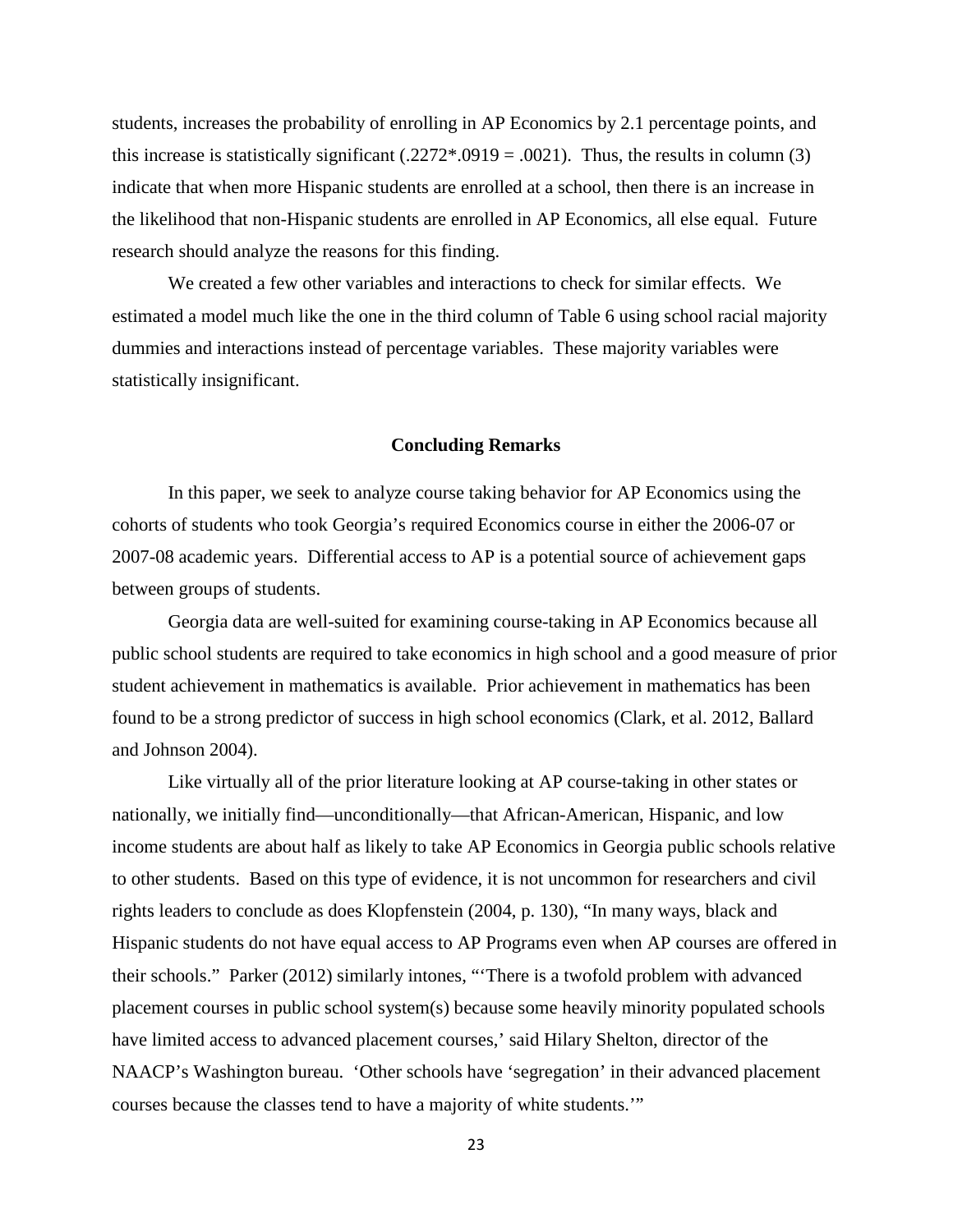We have endeavored to follow Conger et al. (2009) and analyze this issue with more data than was available in the prior research. Specifically, Conger et al. and our study add prior achievement and school size as control variables. In addition, we pay close attention to the effect of school location on access to AP.

Our main findings are:

Controlling for school size, students from outside metropolitan Atlanta are much less likely to have AP Economics offered at their high schools relative to students who attend high schools within the 20-county metropolitan Atlanta region. This effect is larger for rural areas outside metropolitan Atlanta relative to urbanized areas outside metropolitan Atlanta. This finding of an important role for geography is new to this literature. In addition, smaller high schools are much less likely to offer AP Economics.

Low income students are less likely and Asian, African-American, and Hispanic students are more likely to attend high schools that offer AP Economics. Although the estimate for Hispanic students is not statistically significant, it is large. There is evidence that one reason African-American, Hispanic, and Asian students are more likely to attend schools that offer AP Economics is because these students are more likely to reside in metropolitan Atlanta and attend larger high schools.

Prior achievement in Geometry is a strong predictor of enrollment in AP Economics.

Using student-level data from all Georgia high schools, Asian, African-American, Hispanic, and female students are more likely to be enrolled in AP Economics relative to white and male students—conditional on prior achievement in Geometry. Low income students are less likely to be enrolled in AP Economics relative to students from higher income families—but this difference is much smaller than suggested by prior research that did not control for prior achievement. While each of these differences is large, the differential enrollment for Asian students relative to white students is very large. These results are the main findings in the paper with regards to the question of who takes AP Economics. The results listed below shed light on some reasons why these patterns of course taking are present.

Conditional on attending a high school that offers AP Economics, low income and male students are less likely to be enrolled in AP Economics than higher income and female students, respectively, all else equal including prior achievement. Asian and African-American students are more likely to be enrolled in AP Economics than white and Hispanic students, all else equal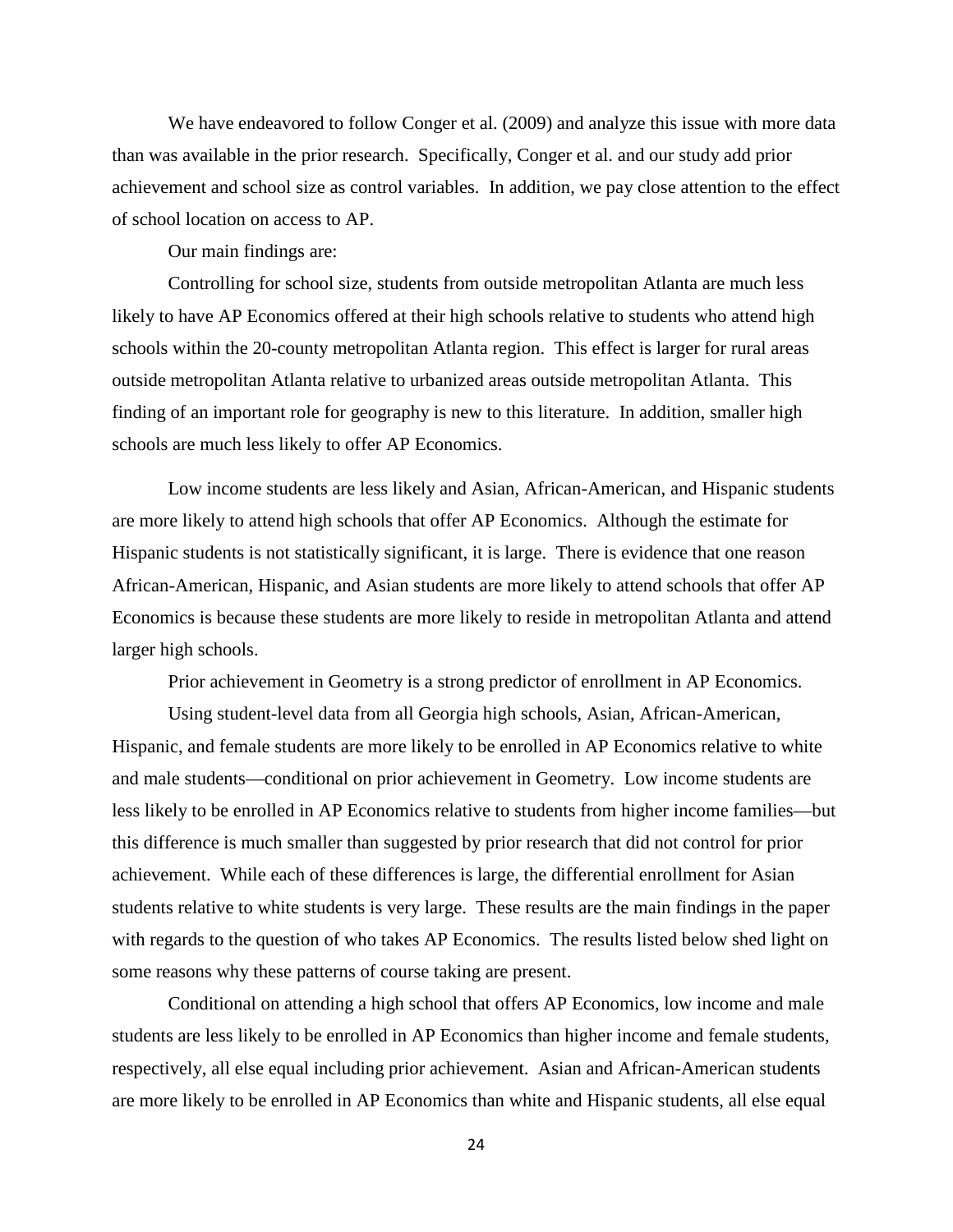including prior achievement. In this particular setting, there is no large or statistically significant difference in course-taking between white and Hispanic students, all else equal.

School-level effects impact the course-taking of different groups of students differently. In particular, African-American, Hispanic, and low income students are "advantaged" by the schools they attend in that some aspect of their schools make it more likely that they are enrolled in AP Economics relative to otherwise identical white and higher income students, respectively.

Individual Asian students are more likely to be enrolled in AP Economics when there are more Asian students attending their schools, and individual non-Hispanic students are more likely to be enrolled in AP Economics when there are more Hispanic students attending their schools, all else equal.

Our results are almost identical to those reported in Conger et al. (2009), the only other study that, to our knowledge, controls for prior achievement in analyzing the issue of advanced course-taking in high school. Studies that do not control for prior achievement typically conclude that schools, counselors, teachers, and parents must do more to eliminate any barriers and must devote efforts to promoting AP enrollment for African-American, Hispanic, and low income students. Our empirical results indicate that those efforts may be important in improving enrollment rates for low income students given that we find that low income students who are otherwise identical to higher income students, including having the same prior achievement, are less likely to enroll in AP courses. Our results suggest that low prior achievement is a large barrier that appears to be keeping low income students out of AP courses. Nevertheless, given the recent finding that achievement gaps between high and low income students are large and have substantially increased over the past 60 years (Reardon, 2011), future research should analyze the role that differential enrollment or access to AP coursework plays in those achievement gaps.

African-American and Hispanic students are more likely to be enrolled in AP courses than otherwise identical white students, including having the same prior achievement. Thus, efforts to enroll more African-American and Hispanic students in advanced coursework in high schools seem to have had their intended effect—based on our evidence on AP Economics in Georgia. But, our results point to the large role of prior achievement in keeping African-American and Hispanic students out of AP and other advanced courses.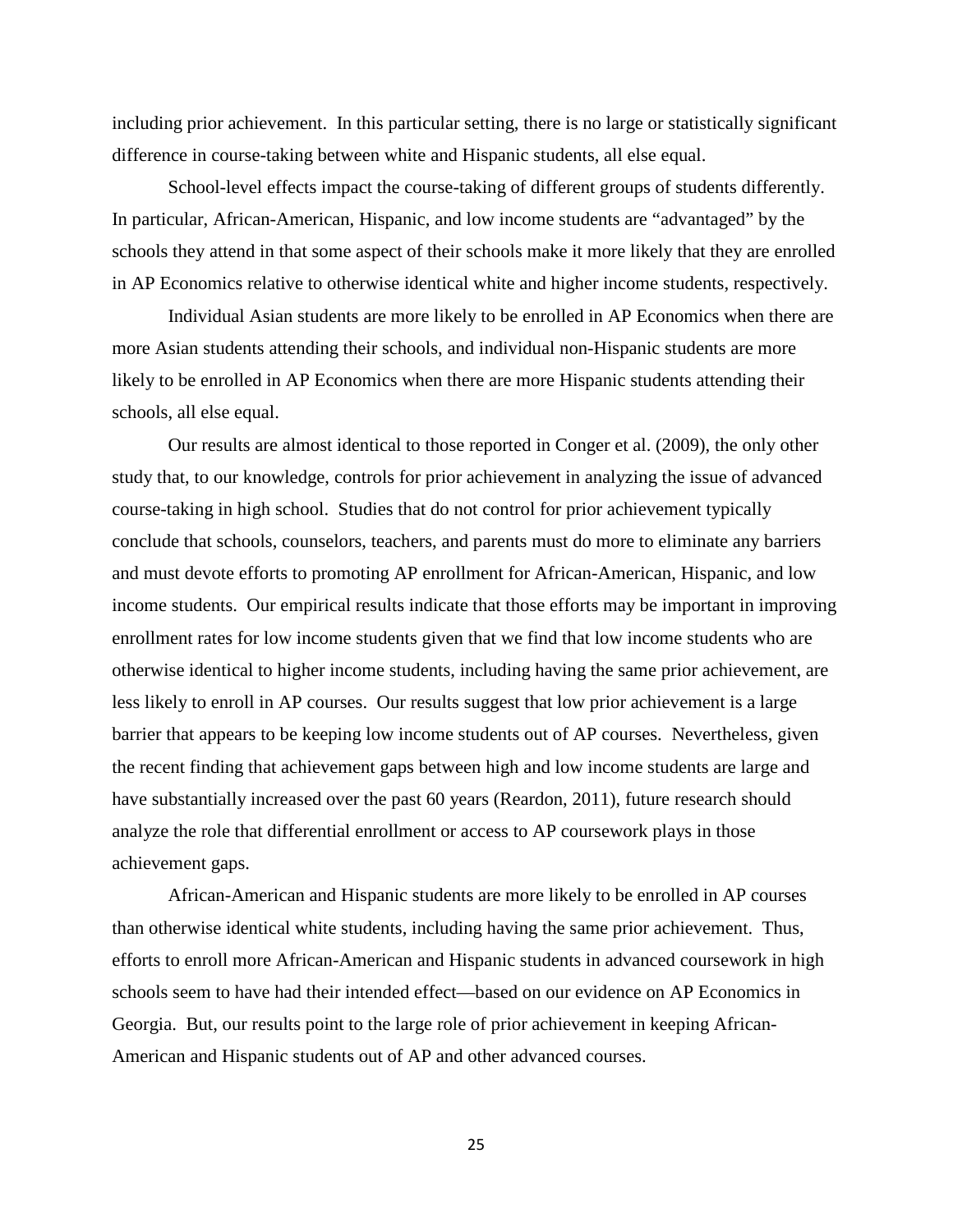In addition, smaller schools are less likely to offer AP coursework and the magnitude of this effect is large. Perhaps virtual course offerings can become a more prevalent means of providing AP and other advanced coursework to qualified students in small schools, if virtual course offerings prove to be efficacious.

Finally, our study finds a large role for school location—high schools in metropolitan Atlanta are far more likely to offer AP Economics relative to schools outside of metropolitan Atlanta, even controlling for school size. Perhaps schools outside metropolitan Atlanta are less aware of the benefits of AP, less of aware of resources available to help teachers and courses gain approval for AP status, or have less access to these resources. Of course, although Georgia is a large and diverse state, other states and other advanced courses could have different experiences than those found in Georgia.

For those who share the goal of the civil rights community, the business community, the College Board, elected officials, and others in promoting access to AP Economics for all qualified students—especially low income and minority students who have been "traditionally underserved"—our findings yield several suggestions: focus on increasing prior achievement in mathematics, further encourage qualified low income and male students to enroll in AP Economics, explore the efficacy of making AP Economics more accessible through virtual means for students in smaller high schools, and seek to understand and overcome what is stopping schools outside of large metropolitan areas from offering AP Economics.

Another suggestion comes from the results in Jackson (2010) who found that an incentive program in Texas that paid teachers and students for passing grades on AP exams led to a large increase in AP enrollment and success.

 Finally, it is not likely that our results will eliminate all equity criticisms of the AP program. Some may criticize the program if there was evidence that students who are not enrolled in AP courses are harmed because of the existence of AP courses in their high schools. Even if all qualified students were enrolled in AP courses and even if the students in AP classes represent the demographics in each school there may be some inequitable distribution of resources. As noted in the introduction, Klopfenstein and Thomas (2010) suggest that AP courses may attract the best students, the best teachers, and resources out of "regular" classes and thus harm the education of students in those regular classes. Future research should seek to analyze whether there is any evidence of this possibility.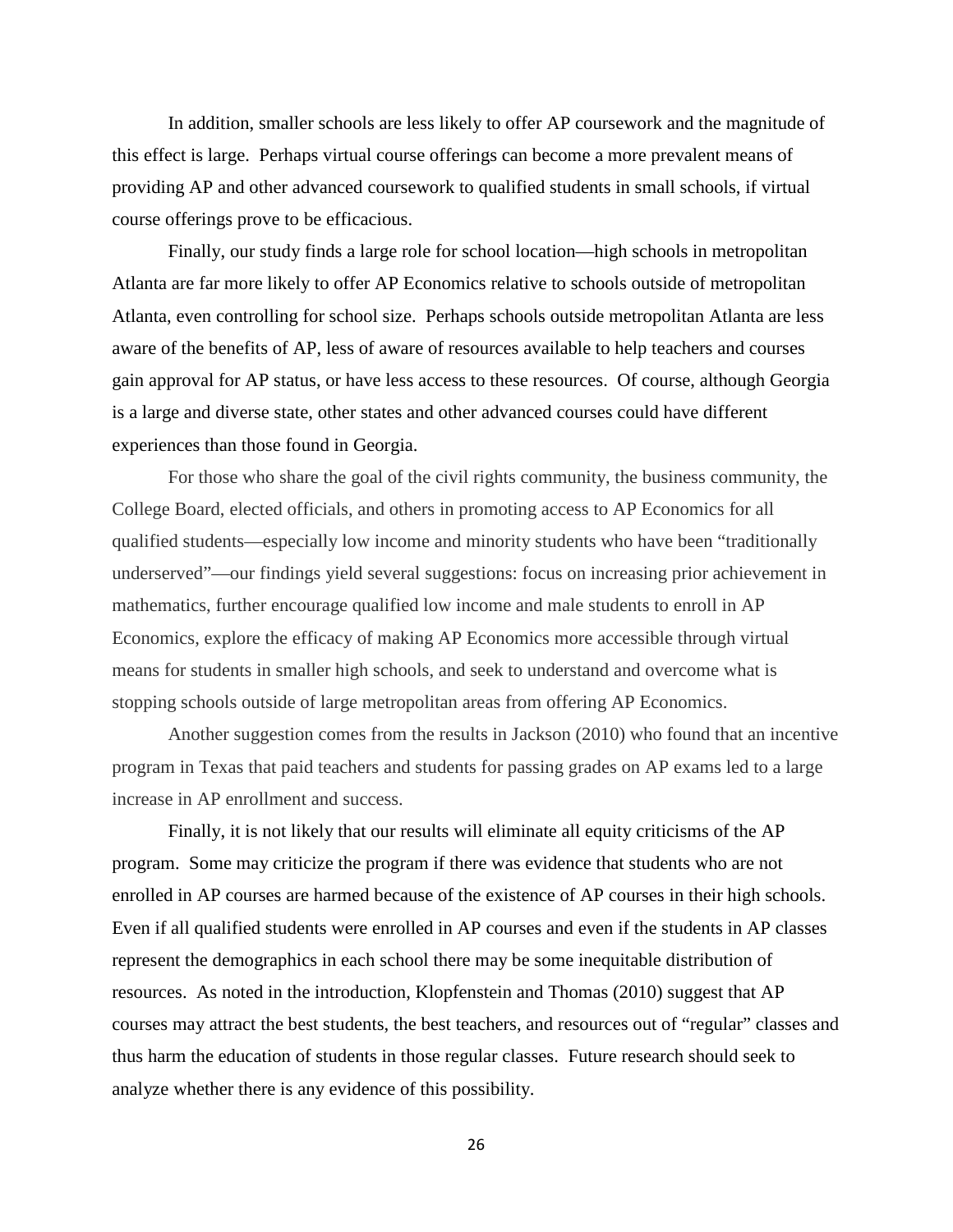# **References**

- Ballard, C.L., and M.F. Johnson. 2004. Basic math skills and performance in an introductory economics class. *Journal of Economic Education* 35(1): 3-23.
- Bush, G.W. 2006. State of the Union Address, retrieved June 21, 2012 from [http://articles.cnn.com/2006-01-31/politics/sotu.transcript\\_1\\_union-speech-misguided](http://articles.cnn.com/2006-01-31/politics/sotu.transcript_1_union-speech-misguided-idealism-president-bush-s-state/11?_s=PM:POLITICS)idealism-president-bush-s-state/11? s=PM:POLITICS
- Clark, C., B. Scafidi, and J.R. Swinton. 2012. Does AP Economics improve student achievement? *American Economist* LVII(1):1-20*.*
- College Board. 2007. *Advanced Placement Report to the Nation 2007.* retreived December 15, 2011 from [http://www.collegeboard.com/prod\\_downloads/about/news\\_info/ap/2007/2007\\_ap](http://www.collegeboard.com/prod_downloads/about/news_info/ap/2007/2007_ap-report-nation.pdf)[report-nation.pdf.](http://www.collegeboard.com/prod_downloads/about/news_info/ap/2007/2007_ap-report-nation.pdf)
- College Board. 2012a. AP® reading draws 11,000 college and high school faculty to score more than 3.7 million AP exams. Retrieved June 26, 2012 from [http://press.collegeboard.org/releases/2012/ap-reading-draws-more-11000-college-and](http://press.collegeboard.org/releases/2012/ap-reading-draws-more-11000-college-and-high-school-faculty-score-more-37-million-ap-exams)[high-school-faculty-score-more-37-million-ap-exams.](http://press.collegeboard.org/releases/2012/ap-reading-draws-more-11000-college-and-high-school-faculty-score-more-37-million-ap-exams)
- College Board. 2012b. Achieving Equity. retrieved June 18, 2012 from [http://professionals.collegeboard.com/k-12/assessment/ap/equity.](http://professionals.collegeboard.com/k-12/assessment/ap/equity)
- Conger, D., M.C. Long, and P. Iatarola. 2009. Explaining race, poverty, and gender disparities in advanced course-taking. *Journal of Policy Analysis and Management* 28(4): 555-76.
- Duncan, A.. 2010. The three myths of high school reform: Secretary Arne Duncan's remarks at the College Board AP Conference, retrieved June 21, 2012 from [http://www.ed.gov/news/speeches/three-myths-high-school-reform-secretary-arne](http://www.ed.gov/news/speeches/three-myths-high-school-reform-secretary-arne-duncans-remarks-college-board-ap-confere)[duncans-remarks-college-board-ap-confere](http://www.ed.gov/news/speeches/three-myths-high-school-reform-secretary-arne-duncans-remarks-college-board-ap-confere)
- Duncan, A.. 2011. A well-rounded curriculum in the age of accountability, Remarks by U.S. Secretary of Education Arne Duncan at National Council for Social Studies Annual Conference, retrieved June 21, 2012 from <http://www.ed.gov/news/speeches/well-rounded-curriculum-age-accountability>
- Fernández-Val, I.. 2009. Fixed effects estimation of structural parameters and marginal effects in panel probit models. *Journal of Econometrics* 150(1): 71-85.
- Ferrarini, T.H., J.D. Gwartney, and J.S. Morton. 2011. Advanced Placement Economics: The good, the bad, and the ugly. *Econ Journal Watch* 8(1): 57-75.
- Fordham, S., and J.U. Ogbu. 1986. Black students' school success: Coping with the "burden of 'acting white.'" *Urban Review*. 18: 176–206.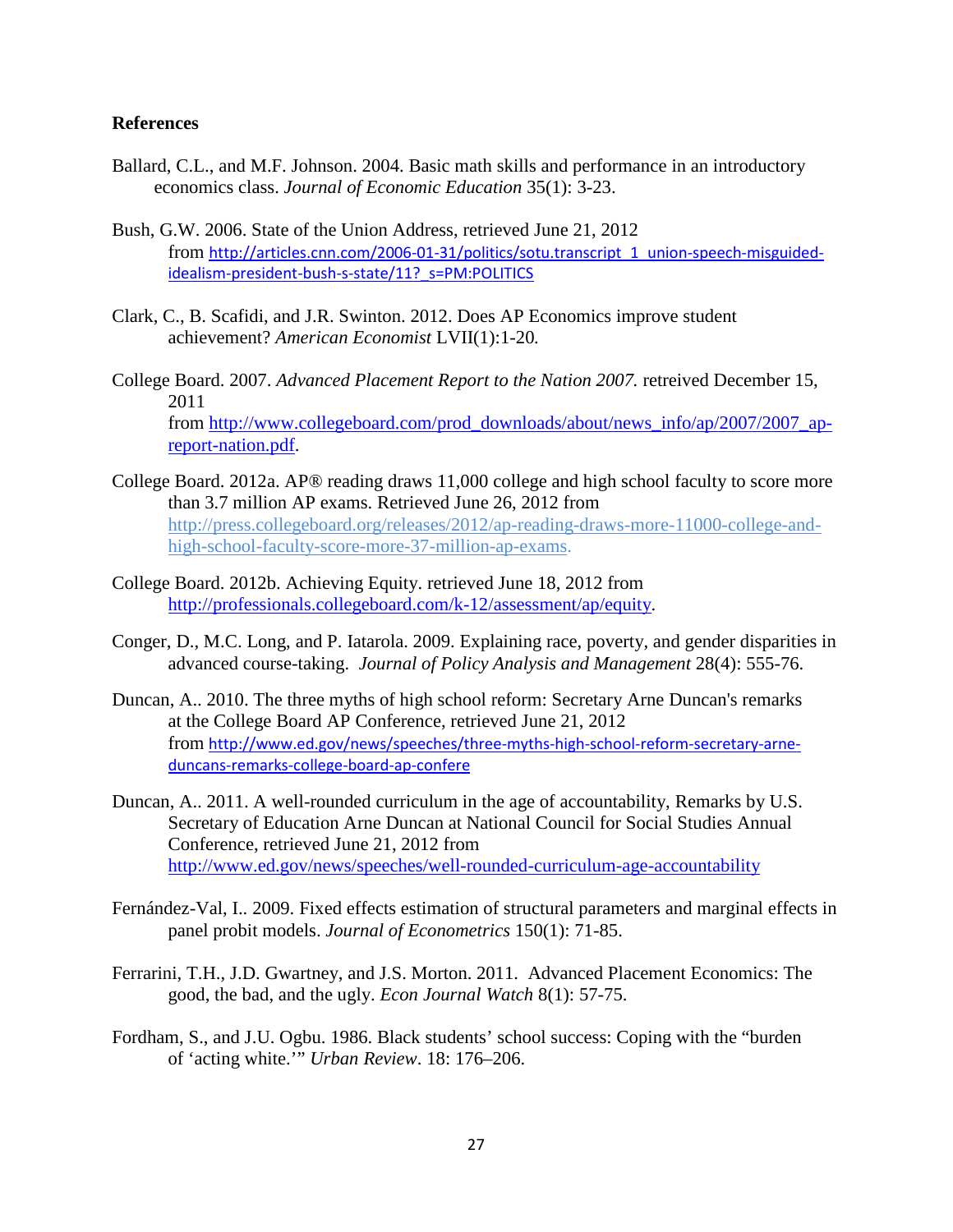- Handwerk, P., N. Tognatta, R.J. Coley, and D.H. Gitomer. 2008. Access to success: Patterns of Advanced Placement participation in U.S. high schools. Policy Information Center, Educational Testing Service.
- [Horrace, W. C. and R. L. Oaxaca.](http://www.sciencedirect.com/science/article/pii/S0165176505003150) 2006. Results on the bias and inconsistency of ordinary least squares for the linear probability model. *Economics Letters*, 90(3): 321-327
- Jackson, K. 2010. A little now for a lot later: A look at a Texas Advanced Placement incentive program. *Journal of Human Resources* 43(3):591-639.
- Jencks, C. and M. Phillips. 1998. The Black-White Test Score Gap: An Introduction. In *The Black-White Test Score Gap*, C. Jencks and M. Phillips, eds. Brookings Institution Press, Washington, D.C.
- Johnson, W.R. and D. Neal. 1998. Basic Skills and the Black-White Earnings Gap. In *The Black-White Test Score Gap*, C. Jencks and M. Phillips, eds. Brookings Institution Press, Washington, D.C.
- Klopfenstein, K.. 2004. The Advanced Placement expansion of the 1990s: How did traditionally underserved students fare? *Education Policy Analysis Archives* 12(68): 1-12.
- Klopfenstein, K. and M.K. Thomas. 2009. The link between Advanced Placement experience and early college success. *Southern Economic Journal* 75(3): 873-91.
- Klopfenstein, K. and M. K. Thomas. 2010. Advanced Placement participation: Evaluating the policies of states and colleges. in *AP: A Critical Examination of the Advanced Placement Program*. Harvard Education Press. Sadler, P.M., Sonnert, G., Tai, R.H., and Klopfenstein, K., eds.
- Magnuson K.A., and J. Waldfogel. 2008. Introduction. In K.A. Magnuson and J. Waldfogel (Eds.), *Steady Gains and Stalled Progress: Inequality and the Black-White Test Score Gap*. New York: Russell Sage Foundation Press.
- Moore, G.W., and J.R. Slate. 2008. Who's taking the Advanced Placement courses and how are they doing: A statewide two-year study. *The High School Journal* 92(1): 56-67.
- National Education Goals Panel. 1999. The National Education Goals Report: Building a Nation of Learners, 1999*.* Washington, DC: U.S. Government Printing Office.
- Parker, S.. 2012. For minorities in U.S. public schools, risk of a dismal future. Inter Press Service News Agency. Retrieved June 18, 2012 from [http://www.ipsnews.net/2012/06/for](http://www.ipsnews.net/2012/06/for-minorities-in-u-s-public-schools-risk-of-a-dismal-future/)[minorities-in-u-s-public-schools-risk-of-a-dismal-future/](http://www.ipsnews.net/2012/06/for-minorities-in-u-s-public-schools-risk-of-a-dismal-future/)
- Reardon, S.F. 2011. The widening academic achievement gap between the rich and the poor: New evidence and possible explanations. In R. Murnane & G. Duncan (Eds.), *Whither*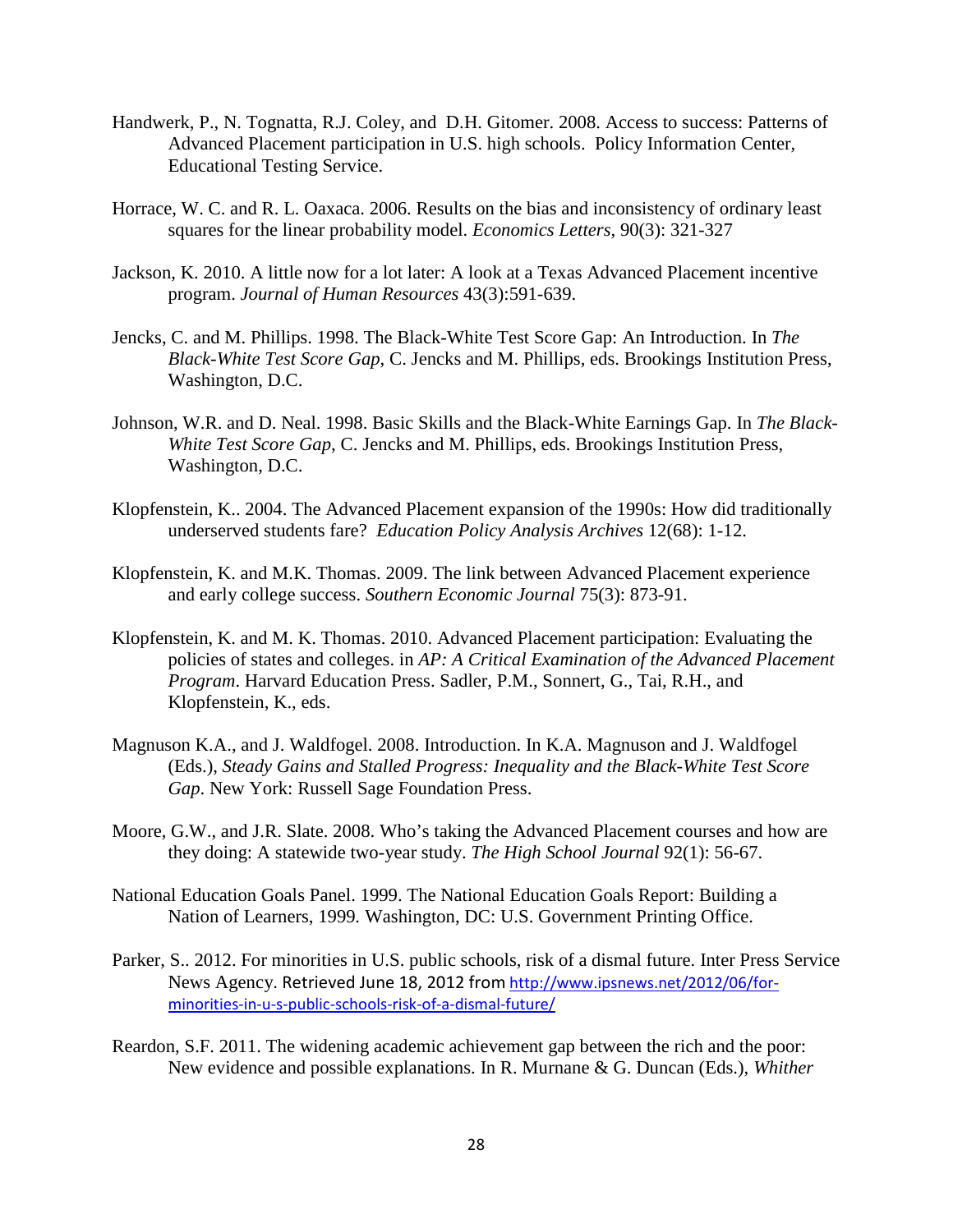*Opportunity? Rising Inequality and the Uncertain Life Chances of Low-Income Children*. New York: Russell Sage Foundation Press.

- Sadler, P.M., G. Sonnert, R.H. Tai, and K. Klopfenstein, eds. 2010. AP: A critical examination of the Advanced Placement Program. Harvard Education Press.
- Taliaferro, J. D**.,** and J.T. DeCuir-Gunby. 2008. African American educators' perspectives on the Advanced Placement opportunity gap. *Urban Review* 40(2): 164-85.
- U.S. Chamber of Commerce. 2011. Enterprising states: Recovery and renewal for the 21<sup>st</sup> century. The U.S. Chamber of Commerce and the National Chamber of Commerce Foundation.
- Willingham, W.W. and M. Morris. 1986. Four years later: A longitudinal study of Advanced Placement students in college. College Board Research Report No. 86-2; ETS RR No. 85-46. Princeton, NJ: The College Board.
- Wooldridge, J. M. Introductory Econometrics: A Modern Approach 4th Edition. Mason, OH: South-Western Cengage Learning, 2009. Print.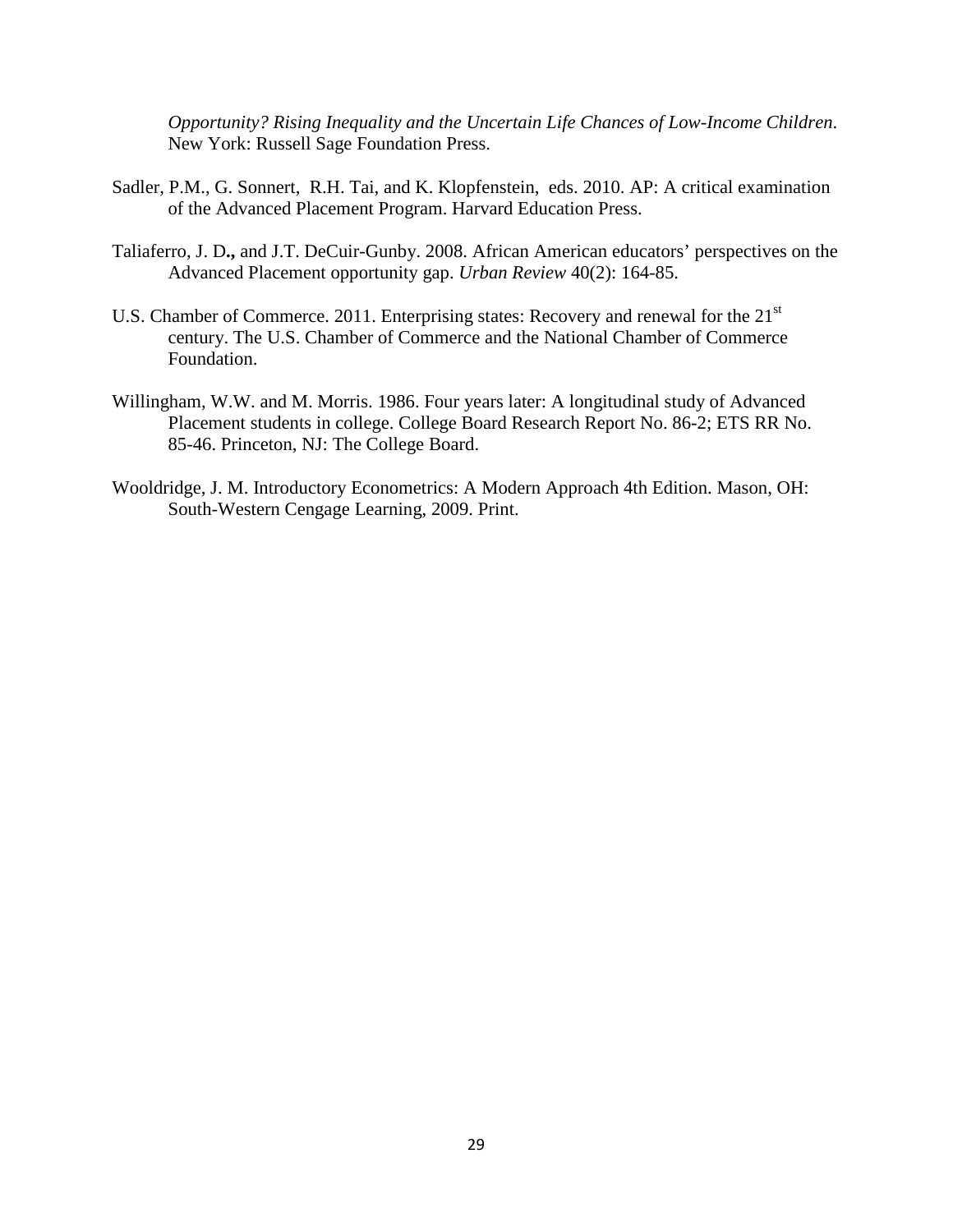## Table 1: Summary Statistics of Student Level Data

|                                | <b>Full Sample</b> | АP           | Non AP      |
|--------------------------------|--------------------|--------------|-------------|
|                                | Mean               | Mean         | Mean        |
|                                | (Std. Dev.)        | (Std. Dev.)  | (Std. Dev.) |
| <b>Student Characteristics</b> |                    |              |             |
| AP                             | 0.0714             | $\mathbf{1}$ | 0           |
|                                | (0.2575)           |              |             |
| School Offers AP               | 0.5472             | $\mathbf{1}$ | 0.5124      |
|                                | (0.4978)           |              | (0.4998)    |
| <b>Economics Score</b>         | 0.1074             | 1.1451       | 0.0276      |
|                                | (0.9586)           | (0.9412)     | (0.9123)    |
| <b>Geometry Score</b>          | 0.0534             | 1.0600       | $-0.0240$   |
|                                | (1.0239)           | (1.2246)     | (0.9643)    |
| Free/Reduced Lunch             | 0.3310             | 0.1688       | 0.3434      |
|                                | (0.4706)           | (0.3746)     | (0.4749)    |
| Male                           | 0.4684             | 0.4744       | 0.4679      |
|                                | (0.4990)           | (0.4994)     | (0.4990)    |
| African American               | 0.3766             | 0.1865       | 0.3912      |
|                                | (0.4845)           | (0.3895)     | (0.4880)    |
| Asian                          | 0.0371             | 0.1408       | 0.0291      |
|                                | (0.1890)           | (0.3478)     | (0.1681)    |
| Hispanic                       | 0.0522             | 0.0410       | 0.0531      |
|                                | (0.2225)           | (0.1982)     | (0.2243)    |
| Other Race                     | 0.0186             | 0.0235       | 0.0182      |
|                                | (0.1351)           | (0.1516)     | (0.1337)    |
| Disabled                       | 0.0440             | 0.0128       | 0.0464      |
|                                | (0.2052)           | (0.1123)     | (0.2104)    |
| <b>School Characteristics</b>  |                    |              |             |
| Rural                          | 0.1212             | 0.0145       | 0.1294      |
|                                | (0.3264)           | (0.1197)     | (0.3356)    |
| Other Region                   | 0.2421             | 0.1146       | 0.2519      |
|                                | (0.4283)           | (0.3185)     | (0.4341)    |
| Metro Atlanta                  | 0.6367             | 0.8709       | 0.6187      |
|                                | (0.4809)           | (0.3354)     | (0.4857)    |
| School Geo Score               | 0.0534             | 0.3454       | 0.0309      |
|                                | (0.5215)           | (0.5218)     | (0.5146)    |
| Percent Asian                  | 0.0357             | 0.0705       | 0.0330      |
|                                | (0.0518)           | (0.0687)     | (0.0493)    |
| Percent African-               | 0.4014             | 0.3088       | 0.4085      |
| American                       | (0.2992)           | (0.2464)     | (0.3017)    |
| Percent Hispanic               | 0.0694             | 0.0976       | 0.0672      |
|                                | (0.0849)           | (0.0960)     | (0.0836)    |
| Percent Other                  | 0.0206             | 0.0257       | 0.0202      |
|                                | (0.0124)           | (0.0107)     | (0.0125)    |
| Percent Free/Reduced Lunch     | 0.4011             | 0.3183       | 0.4075      |
|                                | (0.2122)           | (0.2102)     | (0.2110)    |
| Percent Disabled               | 0.1026             | 0.0999       | 0.1028      |
|                                | (0.0291)           | (0.0229)     | (0.0295)    |
|                                |                    |              |             |
| Sample Size                    | 111,861            | 7,985        | 103,876     |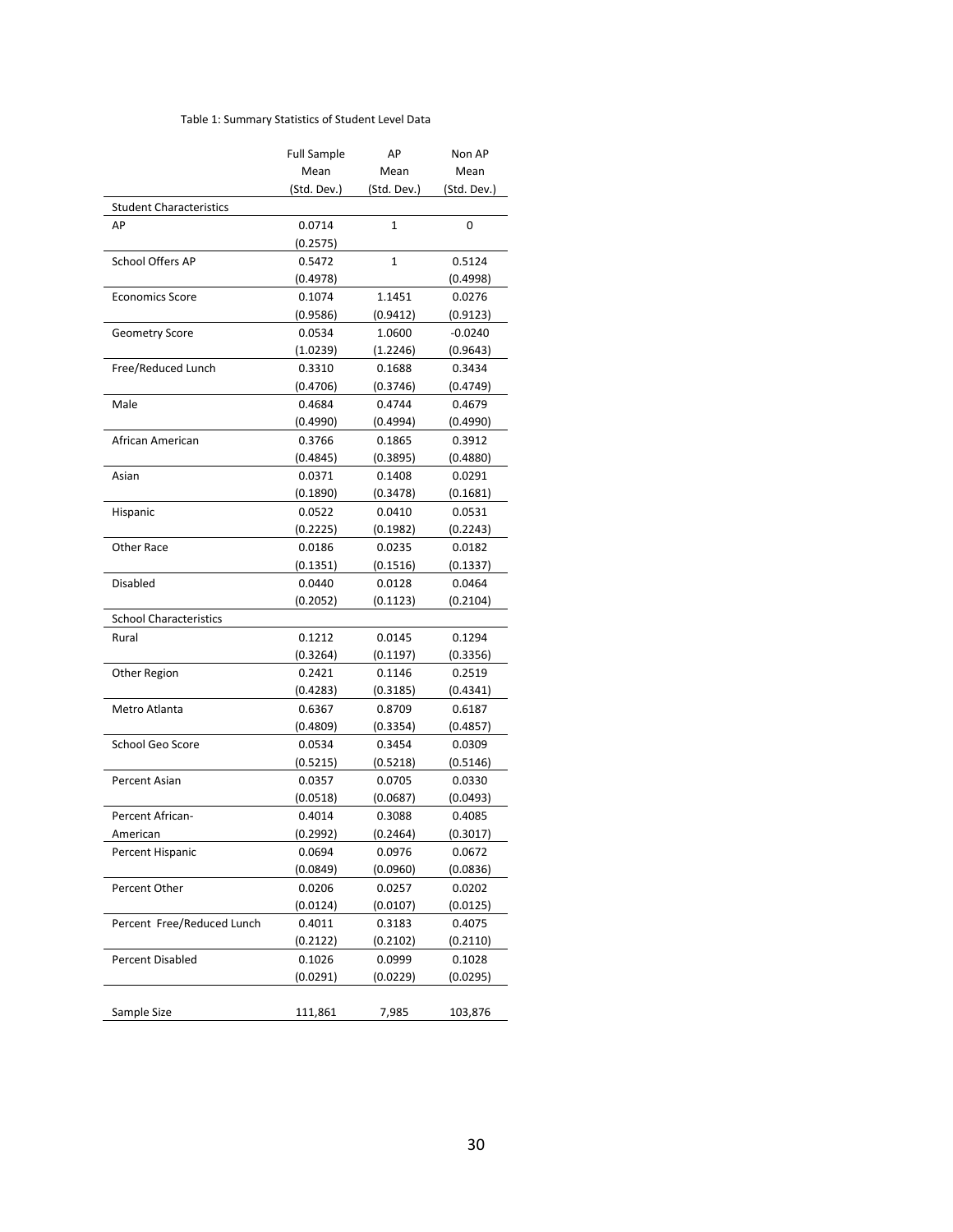| Table 2: Summary Statistics of School Level Data |                              |              |  |
|--------------------------------------------------|------------------------------|--------------|--|
|                                                  | School<br><b>School Does</b> |              |  |
|                                                  | Offers AP                    | Not Offer AP |  |
|                                                  | Mean                         | Mean         |  |
|                                                  | (Std. Dev.)                  | (Std. Dev.)  |  |
| School Geo Score                                 | 0.0838                       | $-0.1494$    |  |
|                                                  | (0.4991)                     | (0.5056)     |  |
| <b>Percent Asian</b>                             | 0.0369                       | 0.0114       |  |
|                                                  | (0.0509)                     | (0.0163)     |  |
| Percent African-                                 | 0.3960                       | 0.4360       |  |
| American                                         | (0.2973)                     | (0.3120)     |  |
| Percent Hispanic                                 | 0.0740                       | 0.0535       |  |
|                                                  | (0.0919)                     | (0.0842)     |  |
| Percent Other                                    | 0.0223                       | 0.0147       |  |
|                                                  | (0.0129)                     | (0.0120)     |  |
| Percent Free/Reduced Lunch                       | 0.4024                       | 0.5000       |  |
|                                                  | (0.2124)                     | (0.2081)     |  |
| Percent Disabled                                 | 0.1021                       | 0.1161       |  |
|                                                  | (0.0292)                     | (0.0765)     |  |
| Rural                                            | 0.0769                       | 0.3594       |  |
|                                                  | (0.2675)                     | (0.4808)     |  |
| Other Region                                     | 0.2462                       | 0.3359       |  |
|                                                  | (0.4324)                     | (0.4732)     |  |
| # of Economics Students                          | 659.4538                     | 306.2891     |  |
|                                                  | (342.4948)                   | (239.6039)   |  |
|                                                  |                              |              |  |
| Sample Size                                      | 130                          | 256          |  |

Note: Summary statistics are not weighted.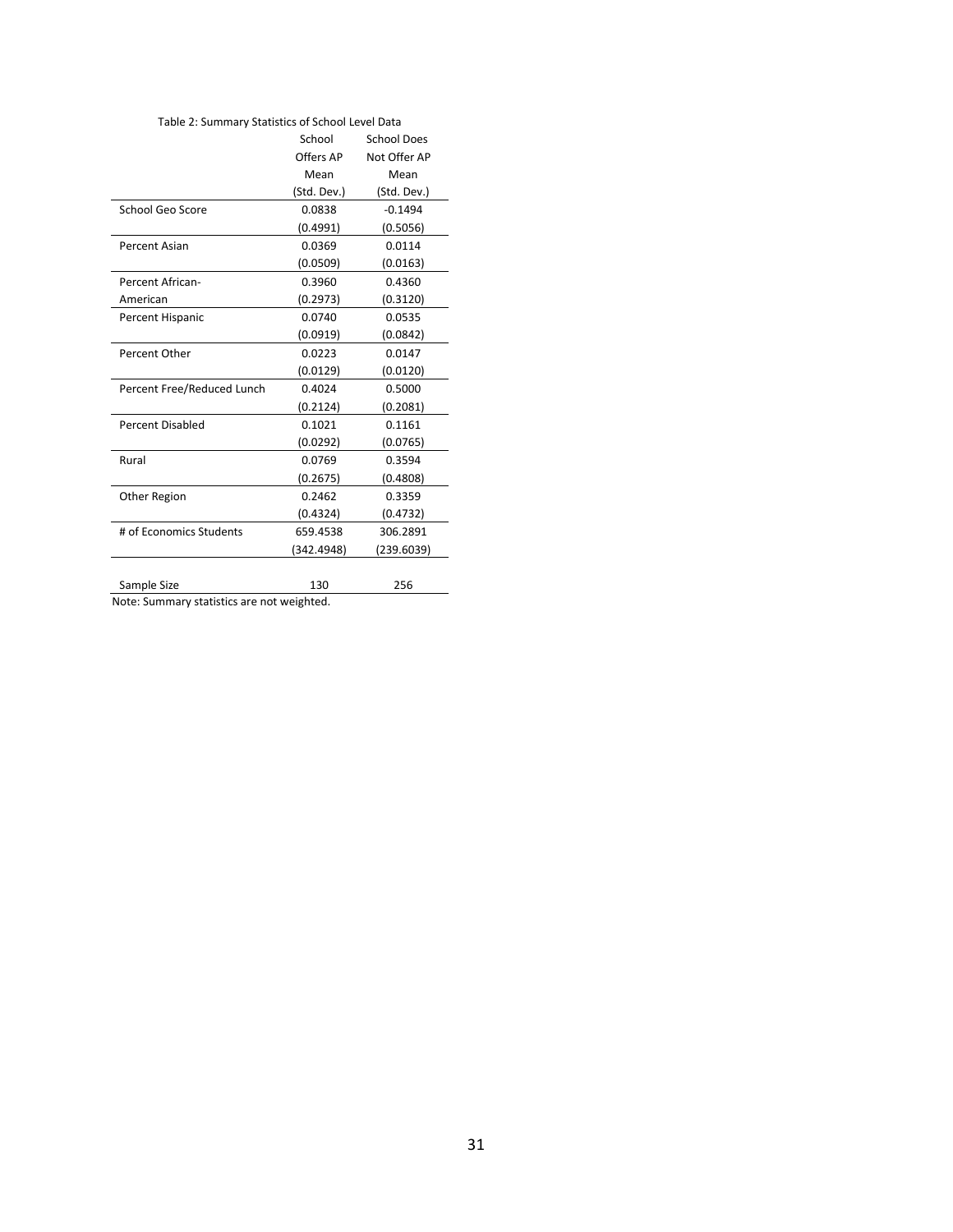#### Table 3: School Level Regressions

<span id="page-31-2"></span><span id="page-31-1"></span><span id="page-31-0"></span>

|                            | (1)<br>(2)      |                        |
|----------------------------|-----------------|------------------------|
|                            | Characteristics | <b>Region and Size</b> |
|                            | Coefficient     | Coefficient            |
|                            | (Std. Error)    | (Std. Error)           |
| School Geo Score           | 0.1392          | 0.0813                 |
|                            | (0.0604)        | (0.0564)               |
| <b>Percent Asian</b>       | 3.2131          | 1.0612                 |
|                            | (0.6035)        | (0.5565)               |
| Percent African-           | 0.3013          | $-0.1178$              |
| American                   | (0.1233)        | (0.1298)               |
| Percent Hispanic           | 0.2547          | $-0.3168$              |
|                            | (0.3126)        | (0.3043)               |
| Percent Other              | 4.4182          | 3.9861                 |
|                            | (2.1702)        | (1.7782)               |
| Percent Free/Reduced Lunch | $-0.2817$       | 0.3798                 |
|                            | (0.1748)        | (0.1837)               |
| Percent Disabled           | $-0.0700$       | $-0.2541$              |
|                            | (0.2595)        | (0.1924)               |
| Rural                      |                 | $-0.2456$              |
|                            |                 | (0.0715)               |
| Other Region               |                 | $-0.1309$              |
|                            |                 | (0.0606)               |
| # of Economics Students    |                 | 0.0006                 |
|                            |                 | (0.0001)               |
|                            |                 |                        |
| Sample Size                | 386             | 386                    |
| R-squared                  | 0.1694          | 0.3191                 |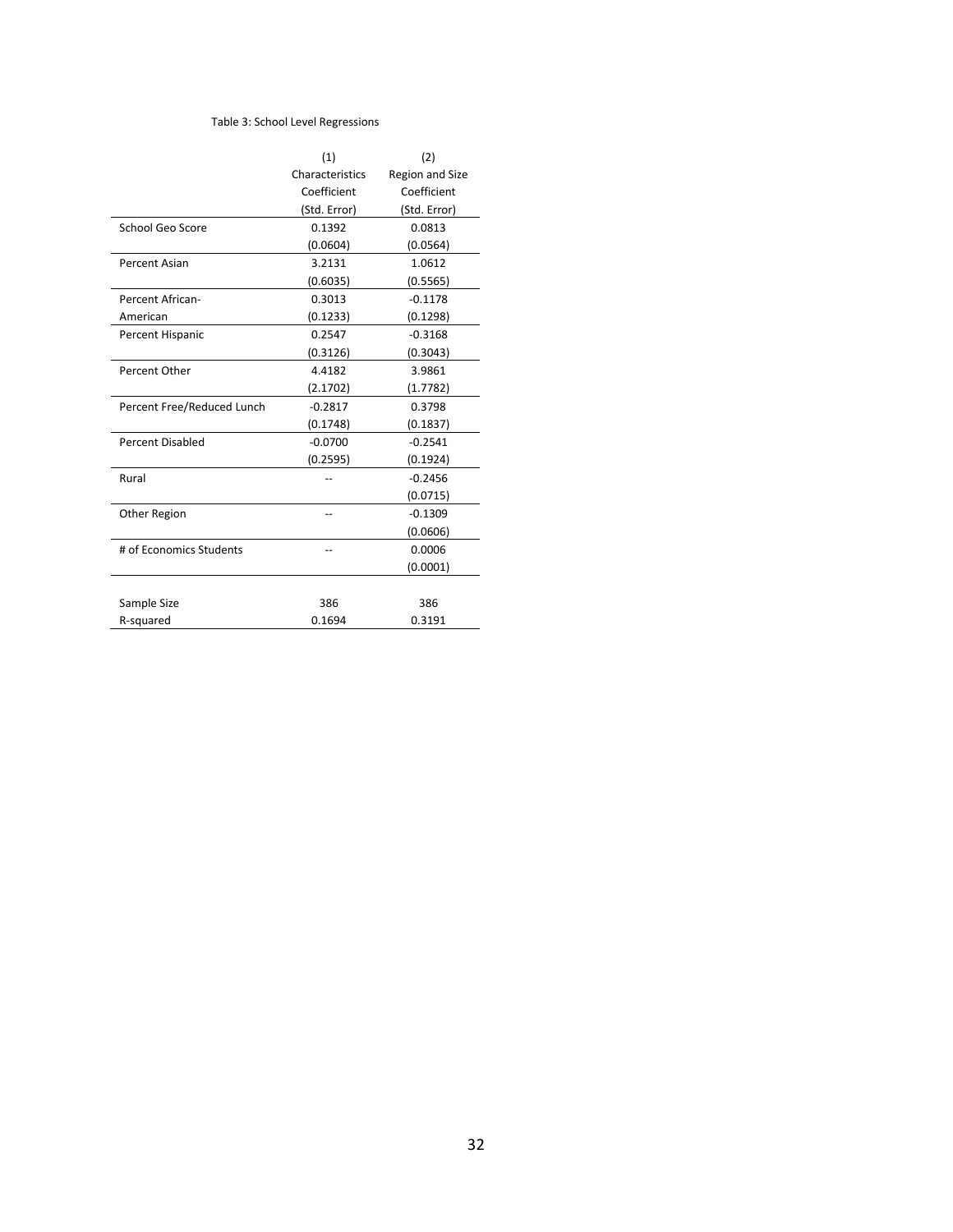<span id="page-32-1"></span><span id="page-32-0"></span>

| Table 4: Student Level Regressions |              |                         |                         |
|------------------------------------|--------------|-------------------------|-------------------------|
|                                    |              | <b>Full Sample</b>      | Only AP Schools         |
|                                    | (1)          | (2)                     | (3)                     |
|                                    | Simple       | <b>Academic Ability</b> | <b>Academic Ability</b> |
|                                    | Coefficient  | Coefficient             | Coefficient             |
|                                    | (Std. Error) | (Std. Error)            | (Std. Error)            |
| Free/Reduced Lunch                 | $-0.0362$    | $-0.0159$               | $-0.0114$               |
|                                    | (0.0018)     | (0.0018)                | (0.0075)                |
| Male                               | $-0.0005$    | $-0.0084$               | $-0.0155$               |
|                                    | (0.0015)     | (0.0015)                | (0.0046)                |
| African American                   | $-0.0332$    | 0.0171                  | 0.0159                  |
|                                    | (0.0018)     | (0.0019)                | (0.0106)                |
| Asian                              | 0.1909       | 0.1662                  | 0.1588                  |
|                                    | (0.0041)     | (0.0040)                | (0.0188)                |
| Hispanic                           | $-0.0117$    | 0.0170                  | 0.0012                  |
|                                    | (0.0036)     | (0.0035)                | (0.0119)                |
| Other Race                         | 0.0120       | 0.0266                  | 0.0146                  |
|                                    | (0.0057)     | (0.0055)                | (0.0128)                |
| <b>Disabled</b>                    | $-0.0469$    | 0.0020                  | $-0.0140$               |
|                                    | (0.0037)     | (0.0036)                | (0.0134)                |
| year 2008                          | 0.0112       | 0.0065                  | 0.0146                  |
|                                    | (0.0015)     | (0.0015)                | (0.0083)                |
| <b>Geometry Score</b>              |              | 0.0658                  | 0.0967                  |
|                                    |              | (0.0008)                | (0.0110)                |
|                                    |              |                         |                         |
| Only AP Schools                    | <b>No</b>    | No                      | Yes                     |
| Sample Size                        | 111,861      | 111,861                 | 61,210                  |
| R-squared                          | 0.0366       | 0.0891                  | 0.1146                  |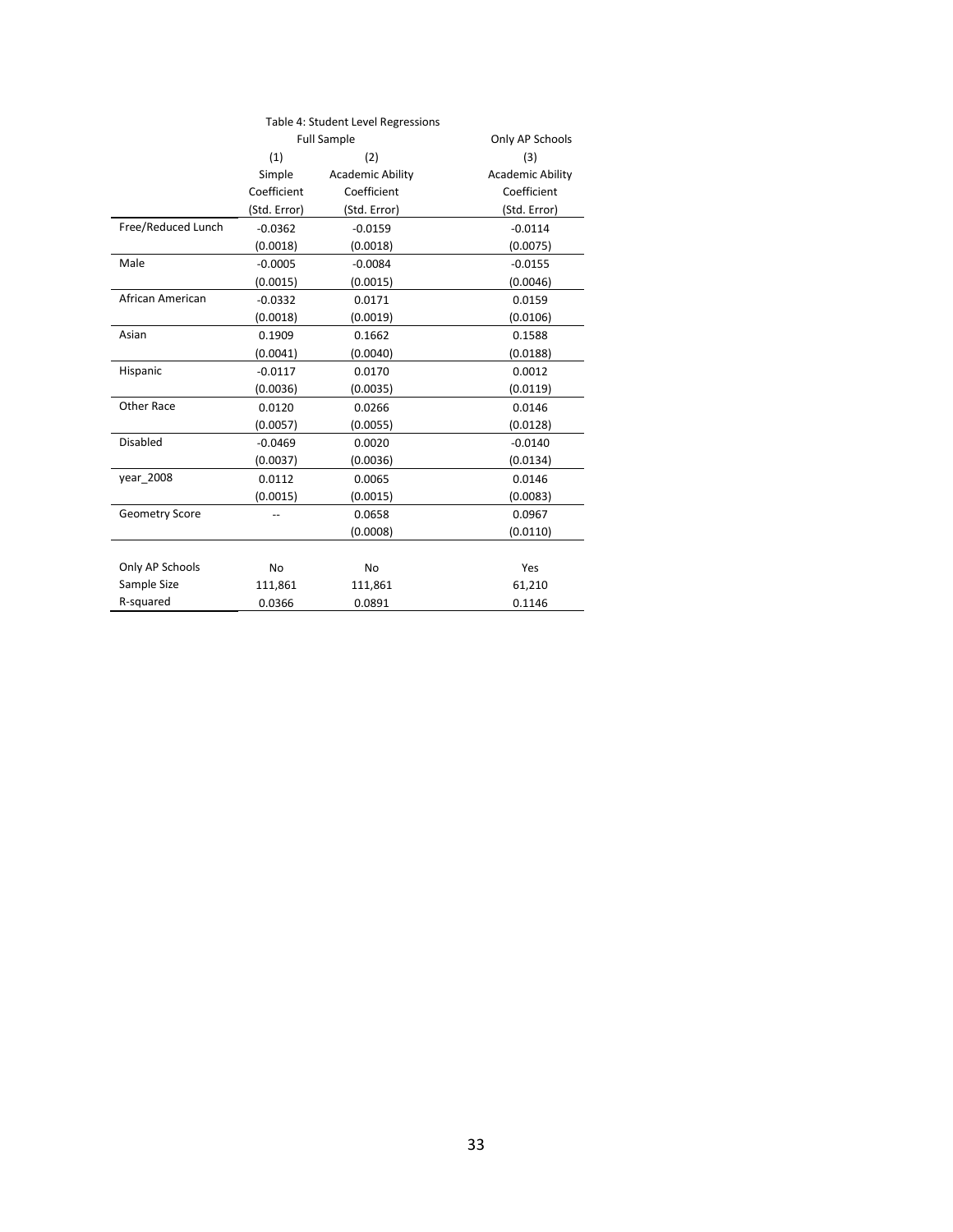<span id="page-33-1"></span><span id="page-33-0"></span>

| Table 5: Adding Fixed Effects |                         |              |  |
|-------------------------------|-------------------------|--------------|--|
|                               | Only AP Schools         |              |  |
|                               | (1)<br>(2)              |              |  |
|                               | <b>Academic Ability</b> | School FE    |  |
|                               | Coefficient             | Coefficient  |  |
|                               | (Std. Error)            | (Std. Error) |  |
| Free/Reduced Lunch            | $-0.0114$               | $-0.0297$    |  |
|                               | (0.0075)                | (0.0033)     |  |
| Male                          | $-0.0155$               | $-0.0145$    |  |
|                               | (0.0046)                | (0.0025)     |  |
| African American              | 0.0159                  | $-0.0131$    |  |
|                               | (0.0106)                | (0.0037)     |  |
| Asian                         | 0.1588                  | 0.1386       |  |
|                               | (0.0188)                | (0.0059)     |  |
| Hispanic                      | 0.0012                  | $-0.0238$    |  |
|                               | (0.0119)                | (0.0058)     |  |
| Other Race                    | 0.0146                  | 0.0003       |  |
|                               | (0.0128)                | (0.0085)     |  |
| <b>Disabled</b>               | $-0.0140$               | $-0.0135$    |  |
|                               | (0.0134)                | (0.0061)     |  |
| year 2008                     | 0.0146                  | 0.0200       |  |
|                               | (0.0083)                | (0.0025)     |  |
| <b>Geometry Score</b>         | 0.0967                  | 0.0988       |  |
|                               | (0.0110)                | (0.0014)     |  |
|                               |                         |              |  |
| Only AP Schools               | Yes                     | Yes          |  |
| <b>School FE</b>              | No                      | Yes          |  |
| Sample Size                   | 61,210                  | 61,210       |  |
| R-squared                     | 0.1146                  | 0.1827       |  |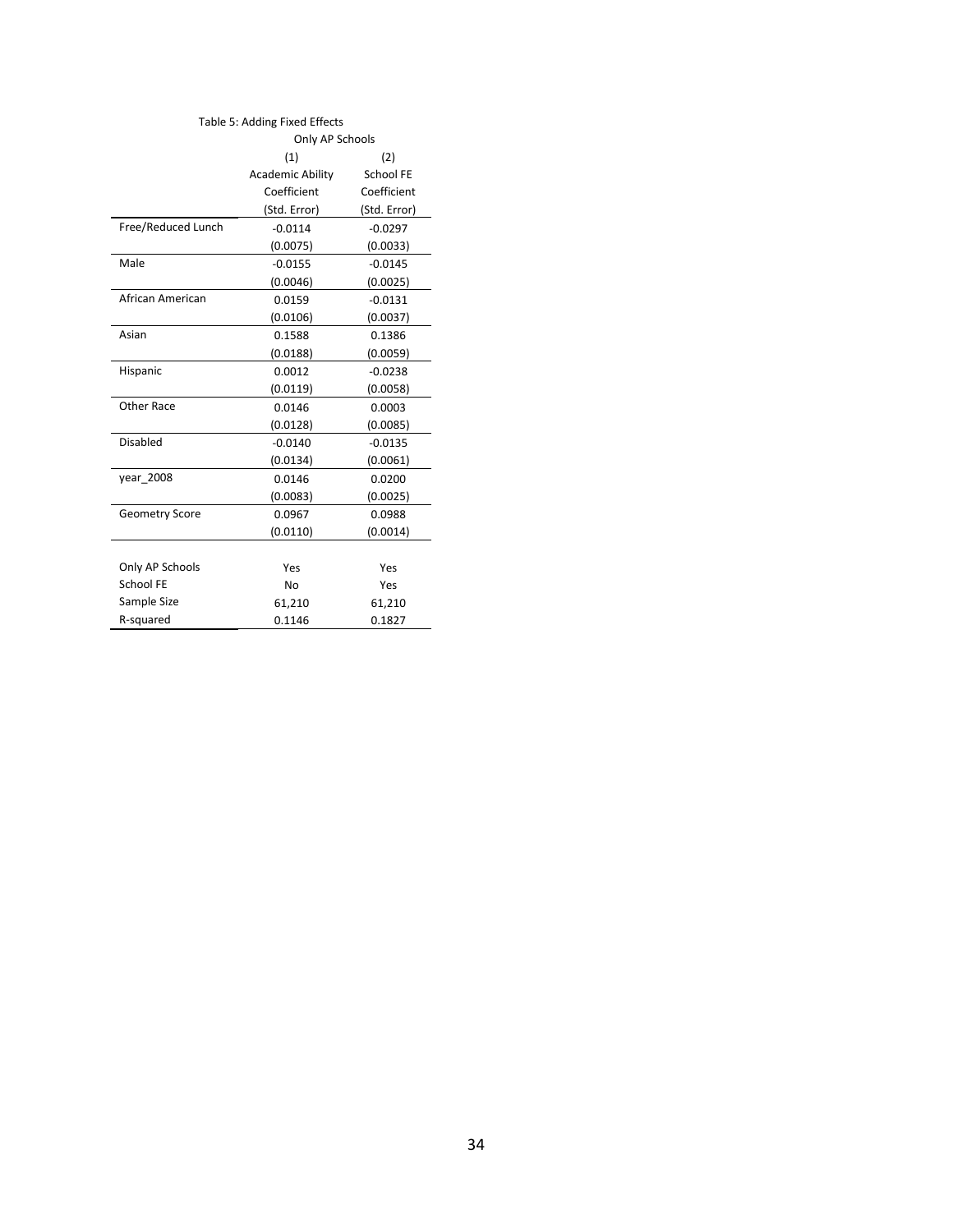|                              | Only AP Schools |                |              |
|------------------------------|-----------------|----------------|--------------|
|                              | (1)             | (2)            | (3)          |
|                              |                 |                | Sch. Char. & |
|                              | School FE       | School Char.   | Interactions |
|                              | Coefficient     | Coefficient    | Coefficient  |
|                              | (Std. Error)    | (Std. Error)   | (Std. Error) |
| Free/Reduced Lunch           | $-0.0297$       | $-0.0270$      | $-0.0337$    |
|                              | (0.0033)        | (0.0054)       | (0.0154)     |
| Male                         | $-0.0145$       | $-0.0156$      | $-0.0155$    |
|                              | (0.0025)        | (0.0045)       | (0.0045)     |
| African American             | $-0.0131$       | $-0.0108$      | $-0.0220$    |
|                              | (0.0037)        | (0.0092)       | (0.0160)     |
|                              | 0.1386          | 0.1407         | 0.0972       |
| Asian                        | (0.0059)        | (0.0143)       | (0.0232)     |
|                              |                 |                |              |
| Hispanic                     | $-0.0238$       | $-0.0245$      | 0.0102       |
|                              | (0.0058)        | (0.0101)       | (0.0128)     |
| Other Race                   | 0.0003          | 0.0047         | 0.0546       |
|                              | (0.0085)        | (0.0113)       | (0.0319)     |
| Disabled                     | $-0.0135$       | $-0.0133$      | $-0.0107$    |
|                              | (0.0061)        | (0.0135)       | (0.0529)     |
| year_2008                    | 0.0200          | 0.0162         | 0.0159       |
|                              | (0.0025)        | (0.0088)       | (0.0087)     |
| <b>Geometry Score</b>        | 0.0988          | 0.0987         | 0.0985       |
|                              | (0.0014)        | (0.0108)       | (0.0108)     |
| School Geo Score             |                 | 0.0324         | 0.0322       |
|                              |                 | (0.0323)       | (0.0328)     |
| Rural                        | --              | $-0.0874$      | $-0.0833$    |
|                              |                 | (0.0369)       | (0.0370)     |
| Other Region                 |                 | $-0.0477$      | $-0.0453$    |
|                              |                 | (0.0204)       | (0.0204)     |
| # of Economics Students      |                 | $-0.00001$     | 0.0000       |
|                              |                 | (0.00003)      | (0.0000)     |
| Percent Asian                | --              | 0.1305         | 0.0774       |
|                              |                 | (0.1208)       | (0.1191)     |
| Percent African-             | --              | 0.0713         | 0.0598       |
| American                     |                 | (0.0503)       | (0.0596)     |
| Percent Hispanic             | --              | 0.1641         | 0.2272       |
|                              |                 | (0.1130)       | (0.1236)     |
| Percent Other                |                 | $-1.3567$      | $-1.2680$    |
|                              |                 |                |              |
|                              |                 | (0.5558)       | (0.5609)     |
| Percent Free Lunch           | --              | 0.0987         | 0.0895       |
|                              |                 | (0.0786)       | (0.0804)     |
| Percent Disabled             |                 | 0.7743         | 0.7764       |
|                              |                 | (0.3585)       | (0.3757)     |
| Asian Interaction            | Ц.              |                | 0.3592       |
|                              |                 |                | (0.1495)     |
| African American Interaction |                 |                | 0.0240       |
|                              |                 |                | (0.0465)     |
| Hispanic Interaction         |                 |                | $-0.2148$    |
|                              |                 |                | (0.0866)     |
| Other Race Interaction       |                 | --             | $-1.5995$    |
|                              |                 |                | (0.9000)     |
| Free Lunch Interaction       | --              | --             | 0.0174       |
|                              |                 |                | (0.0358)     |
| Disabilities Interaction     |                 | $\overline{a}$ | $-0.0273$    |
|                              |                 |                | (0.6086)     |
|                              |                 |                |              |
| Only AP Schools              | Yes             | Yes            | Yes          |
| School FE                    | Yes             | No             | No           |
| Sample Size                  | 61,210          | 61,210         | 61,210       |
| R-squared                    | 0.1827          | 0.1268         | 0.1303       |
|                              |                 |                |              |

# Table 6: Controlling for School Characteristics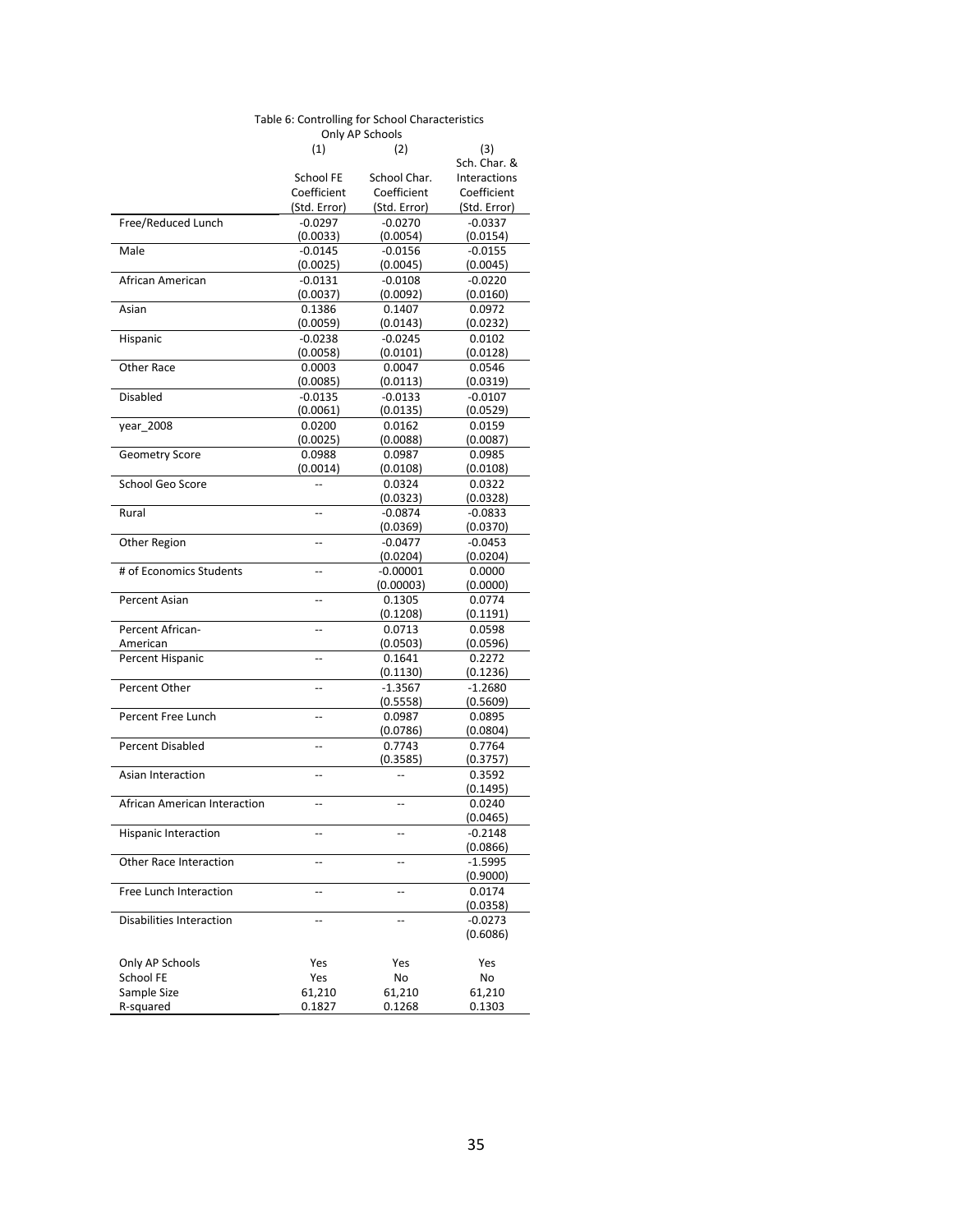# Appendix: Probit Results

|                         |                              | Table 5: Student Level Probits                |                                       |                                    |
|-------------------------|------------------------------|-----------------------------------------------|---------------------------------------|------------------------------------|
|                         | (1)                          | (2)                                           | (3)                                   | (4)                                |
|                         | Simple<br>Marginal<br>Effect | <b>Academic Ability</b><br>Marginal<br>Effect | Only AP Schools<br>Marginal<br>Effect | School Char.<br>Marginal<br>Effect |
|                         | (Std. Error)                 | (Std. Error)                                  | (Std. Error)                          | (Std. Error)                       |
| Free/Reduced Lunch      | $-0.0369$                    | $-0.0182$                                     | $-0.0163$                             | $-0.0124$                          |
|                         | (0.0056)                     | (0.0046)                                      | (0.0085)                              | (0.0029)                           |
| Male                    | $-0.0009$                    | $-0.0083$                                     | $-0.0167$                             | $-0.0072$                          |
|                         | (0.0025)                     | (0.0023)                                      | (0.0045)                              | (0.0019)                           |
| African American        | $-0.0344$                    | 0.0043                                        | 0.0024                                | $-0.0075$                          |
|                         | (0.0070)                     | (0.0068)                                      | (0.0118)                              | (0.0041)                           |
| Asian                   | 0.1650                       | 0.1159                                        | 0.1253                                | 0.0501                             |
|                         | (0.0213)                     | (0.0178)                                      | (0.0192)                              | (0.0086)                           |
| Hispanic                | $-0.0080$                    | 0.0125                                        | $-0.0052$                             | $-0.0097$                          |
|                         | (0.0075)                     | (0.0089)                                      | (0.0128)                              | (0.0033)                           |
| Other Race              | 0.0114                       | 0.0225                                        | 0.0136                                | 0.0037                             |
|                         | (0.0076)                     | (0.0084)                                      | (0.0123)                              | (0.0045)                           |
| Disabled                | $-0.0454$                    | $-0.0197$                                     | $-0.0471$                             | $-0.0204$                          |
|                         | (0.0070)                     | (0.0097)                                      | (0.0179)                              | (0.0073)                           |
| year_2008               | 0.0099                       | 0.0041                                        | 0.0114                                | 0.0028                             |
|                         | (0.0046)                     | (0.0042)                                      | (0.0082)                              | (0.0039)                           |
| <b>Geometry Score</b>   |                              | 0.0443                                        | 0.0796                                | 0.0351                             |
|                         |                              | (0.0053)                                      | (0.0097)                              | (0.0041)                           |
| School Geo Score        | $\overline{a}$               |                                               |                                       | 0.0138                             |
|                         |                              |                                               |                                       | (0.0148)                           |
| Rural                   |                              |                                               |                                       | $-0.0437$                          |
|                         |                              |                                               |                                       | (0.0069)                           |
| Other Region            | $\overline{a}$               | $\overline{a}$                                | --                                    | $-0.0253$                          |
|                         |                              |                                               |                                       | (0.0086)                           |
| # of Economics Students | <u></u>                      |                                               | --                                    | 0.0000                             |
|                         |                              |                                               |                                       | (0.0000)                           |
| Percent Asian           |                              |                                               |                                       | 0.1143                             |
|                         |                              |                                               |                                       | (0.0585)                           |
| Percent African-        |                              |                                               |                                       | 0.0113                             |
| American                |                              |                                               |                                       | (0.0268)                           |
| Percent Hispanic        |                              |                                               | ۵.                                    | 0.0308                             |
|                         |                              |                                               |                                       | (0.0558)                           |
| Percent Other           |                              |                                               |                                       | 0.2544                             |
|                         |                              |                                               |                                       | (0.3249)                           |
| Percent Free Lunch      |                              |                                               |                                       | 0.0794                             |
|                         |                              |                                               |                                       | (0.0428)                           |
| Percent Disabled        |                              |                                               |                                       | 0.2534                             |
|                         |                              |                                               |                                       | (0.1527)                           |
|                         |                              |                                               |                                       |                                    |
| Only AP Schools         | No                           | No                                            | Yes                                   | No                                 |
| Sample Size             | 111,861                      | 111,861                                       | 61,210                                | 111,861                            |